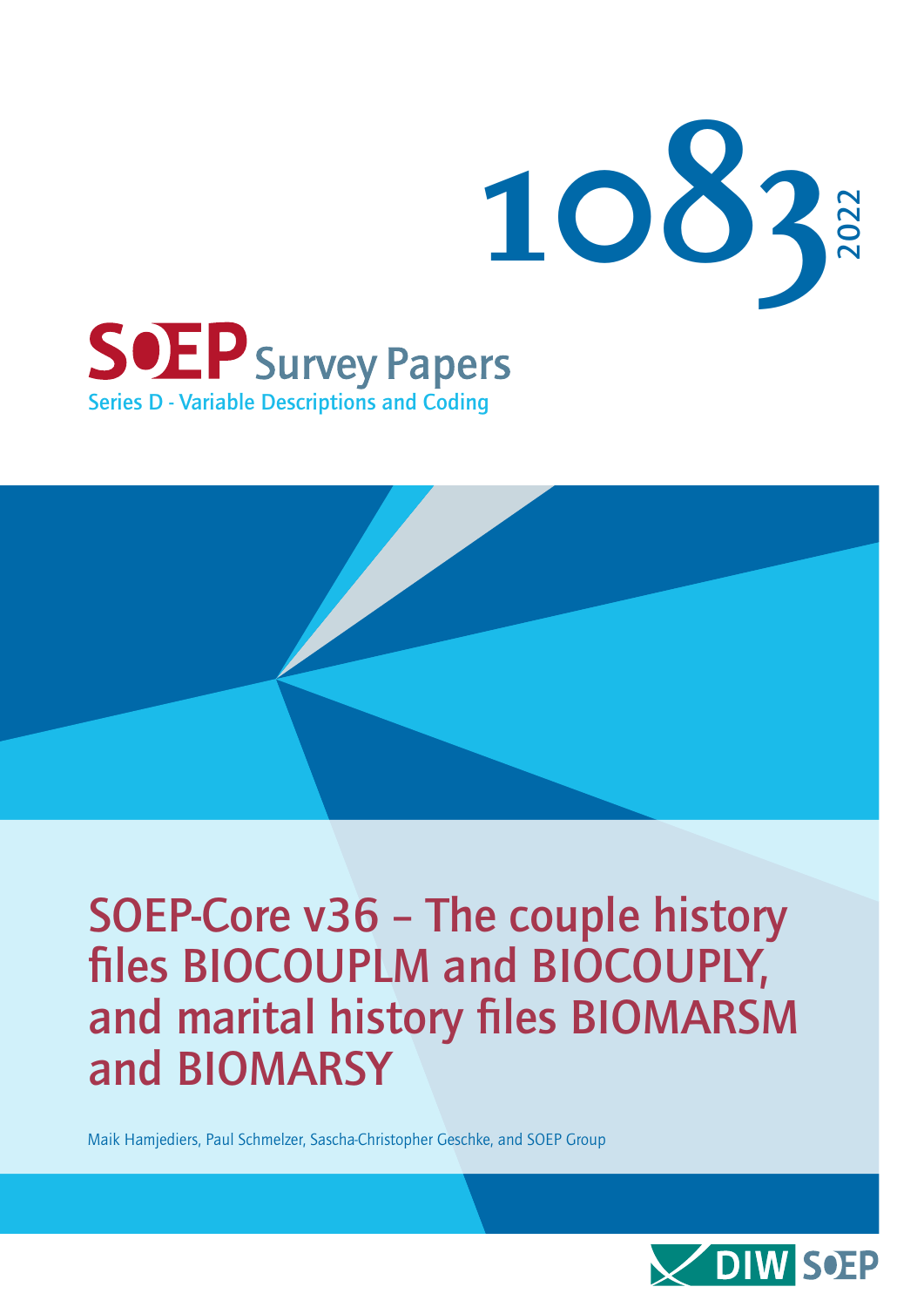Running since 1984, the German Socio-Economic Panel (SOEP) is a wide-ranging representative longitudinal study of private households, located at the German Institute for Economic Research, DIW Berlin.

The aim of the SOEP Survey Papers Series is to thoroughly document the survey's data collection and data processing.

The SOEP Survey Papers is comprised of the following series:

**Series A** – Survey Instruments (Erhebungsinstrumente)

- **Series B** Survey Reports (Methodenberichte)
- **Series C** Data Documentation (Datendokumentationen)
- **Series D** Variable Descriptions and Coding
- **Series E** SOEPmonitors
- **Series F** SOEP Newsletters
- **Series G** General Issues and Teaching Materials

The SOEP Survey Papers are available at **http://www.diw.de/soepsurveypapers**

#### **Editors:**

Dr. Jan Goebel, DIW Berlin Prof. Dr. Stefan Liebig, DIW Berlin and Freie Universität Berlin Prof. Dr. David Richter, DIW Berlin and Freie Universität Berlin Prof. Dr. Carsten Schröder, DIW Berlin and Freie Universität Berlin Prof. Dr. Jürgen Schupp, DIW Berlin and Freie Universität Berlin Prof. Dr. Sabine Zinn, DIW Berlin and Humboldt Universität zu Berlin

Please cite this paper as follows:

Maik Hamjediers, Paul Schmelzer, Sascha-Christopher Geschke, and SOEP Group. 2022. SOEP-Core v36 – The couple history files BIOCOUPLM and BIOCOUPLY, and marital history files BIOMARSM and BIOMARSY. SOEP Survey Papers 1083 Series D. Berlin: DIW/SOEP



This work is licensed under [a Creative Commons Attribution-ShareAlike 4.0 International License.](http://creativecommons.org/licenses/by-sa/4.0/) © 2022 by SOEP

ISSN: 2193-5580 (online)

DIW Berlin German Socio-Economic Panel (SOEP) Mohrenstr. 58 10117 Berlin Germany

[soeppapers@diw.de](mailto:soeppapers@diw.de)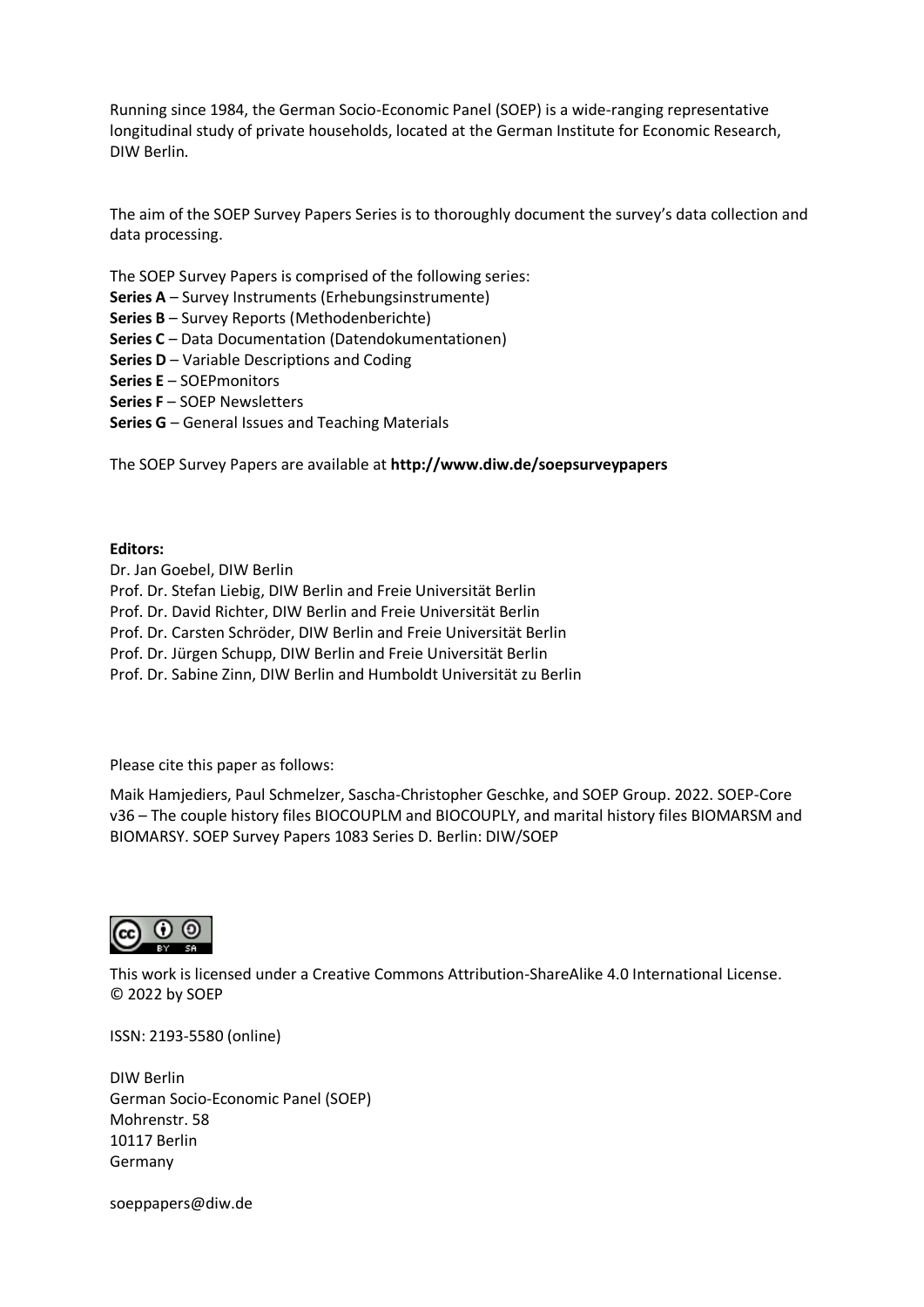# **SOEP-Core v36 – The couple history files BIOCOUPLM and BIOCOUPLY, and marital history files BIOMARSM and BIOMARSY**

**Maik Hamjediers, Paul Schmelzer, Sascha-Christopher Geschke, and SOEP Group**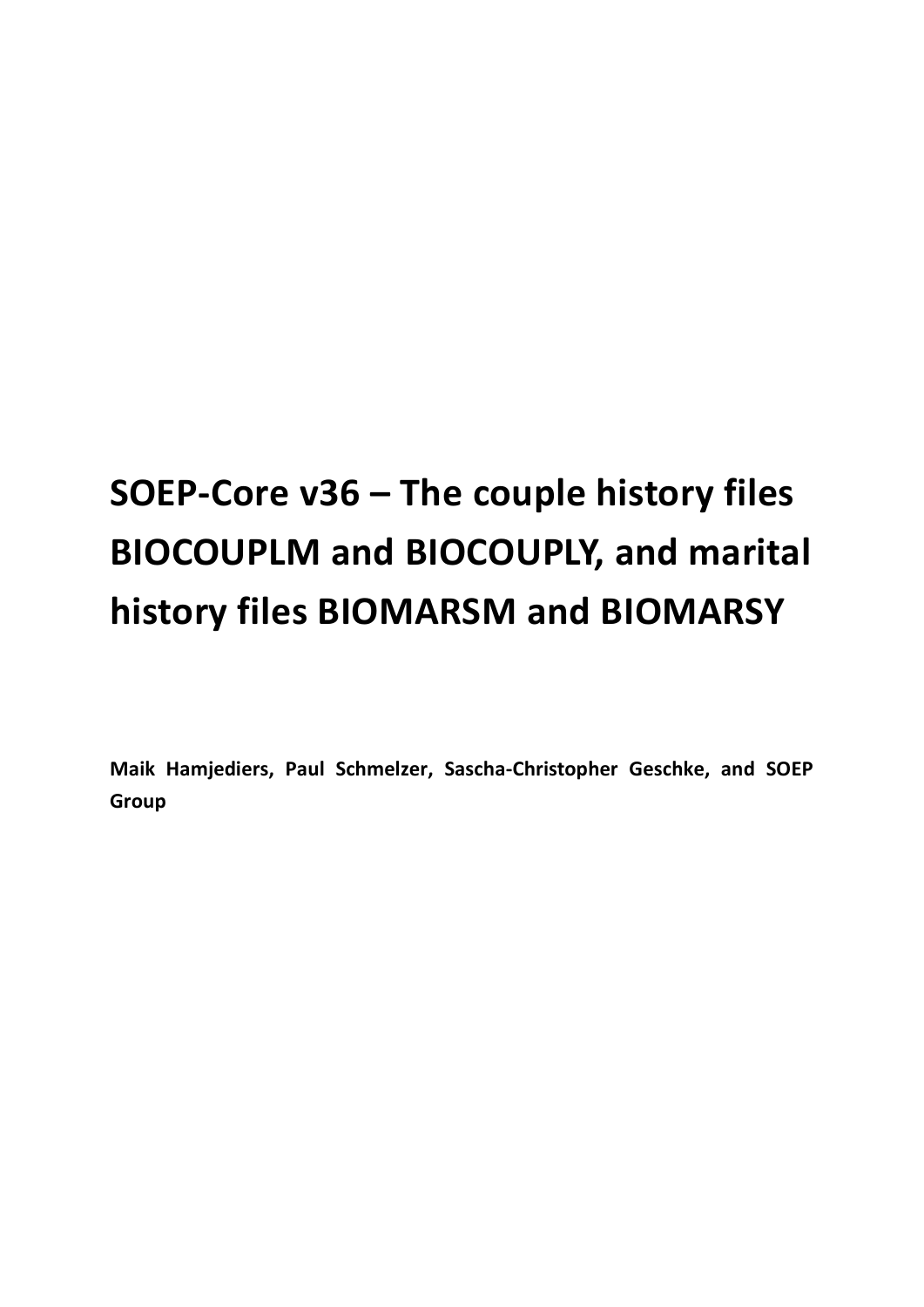## **The couple history files BIOCOUPLM and BIOCOUPLY, and marital history files BIOMARSM and BIOMARSY**

by Maik Hamjediers, Paul Schmelzer and Sascha-Christopher Geschke

*(This documentation is a new version of previous SOEP documentations for the same files and has benefited from the work made by previous generators. For readability reasons, we do not specifically cite and specify text that has been used directly from the older SOEP documents.)*

With the BIOMARSM/Y and BIOCOUPLM/Y the SOEP provides consistent and continuous marital and partnership histories for nearly all adult respondents. Whereas BIOMARSM and BIOCOUPLM just build on the prospective information at the time of each interview, BIOMARSY and BIOCOUPLY – containing also retrospective data – provide complete marital histories of respondents, starting at the year of their birth. But since until wave 27 no questions on a respondents' couple history were asked, BIOCOUPLY includes only those respondents who have answered the biography questionnaire in wave 28 or later (and those who have been observed since the age of 17). Thus, all four datasets contain different information and therefore Table 1 gives an overview on the most important differences.

|                  | Provided<br>type of history      | <b>Time</b><br>unit | <b>Starting</b><br>time   | <b>Sample</b>                                                                                                         |
|------------------|----------------------------------|---------------------|---------------------------|-----------------------------------------------------------------------------------------------------------------------|
| <b>BIOMARSM</b>  | Marital<br><b>Histories</b>      | Month               | Entry into<br><b>SOEP</b> | All adult<br>SOEP-participants                                                                                        |
| <b>BIOMARSY</b>  | Marital<br><b>Histories</b>      | Annual              | Year of<br>birth          | All adult<br>SOEP-participants                                                                                        |
| <b>BIOCOUPLM</b> | Relationship<br><b>Histories</b> | Month               | Entry into<br><b>SOEP</b> | All adult<br>SOEP-participants                                                                                        |
| <b>BIOCOUPLY</b> | Relationship<br><b>Histories</b> | Annual              | Year of<br>birth          | Adult respondents answered the<br>biography questionnaire after wave 27 or<br>which were observed since the age of 17 |

| Table 1: Overview of the datasets |
|-----------------------------------|
|-----------------------------------|

Note that the marital status in the \$PGEN data files, stored as \$FAMSTD, is derived from BIOCOUPLM and BIOMARSM at the time of the interview. Although the partner indicator PARTZ\$ supplied in the \$PGEN data files is considered in the generating process of BIOCOUPLM and BIOMARSM, due to different generating processes, it might not entirely match with \$FAMSTD. Furthermore, consistency checks between waves were done as well. That way, changes in \$FAMSTD between data distributions but also in the couple and marital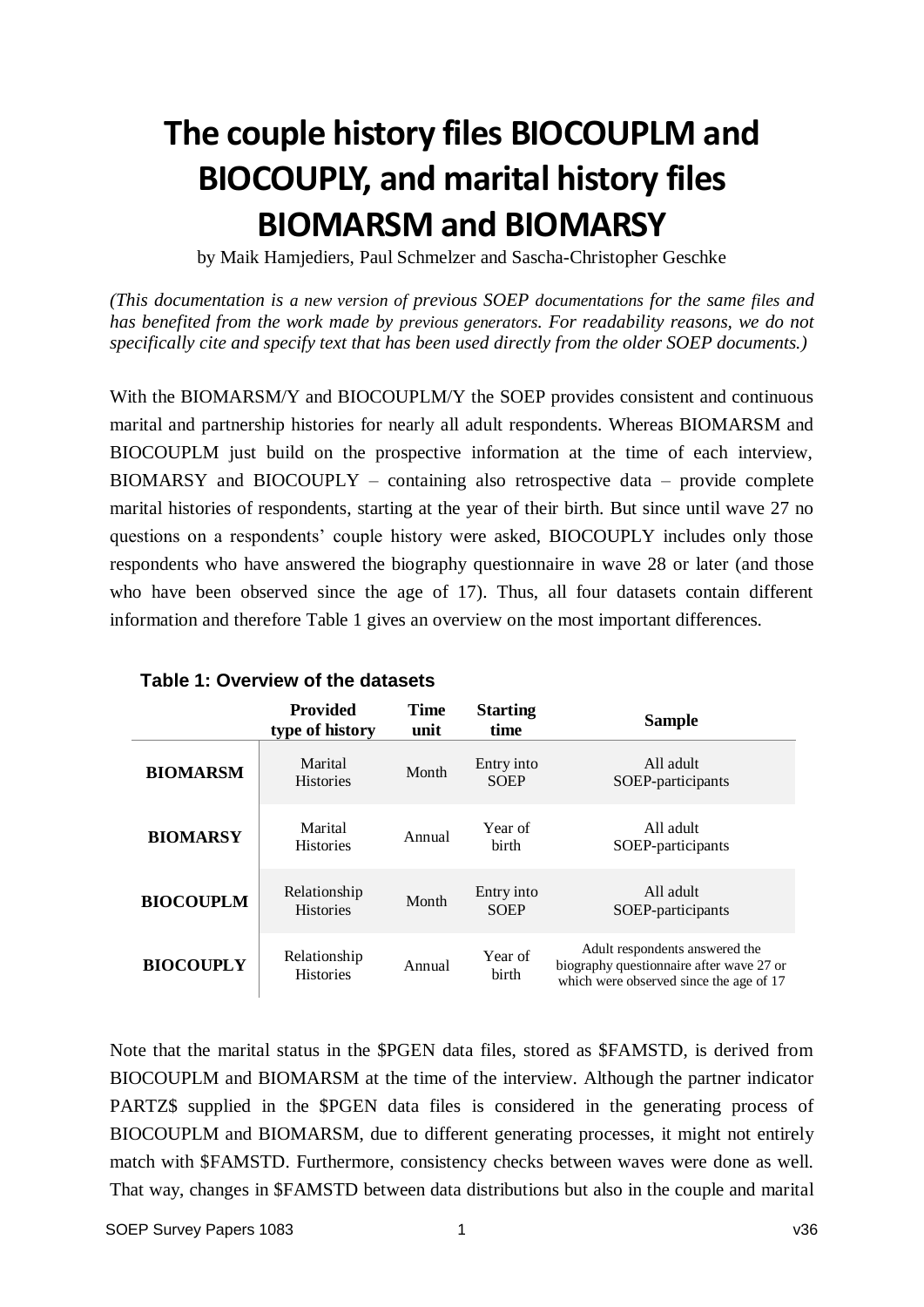history datasets are possible for former waves. Note also, that BIOCOUPL(Y/M) and  $B IOMARTS(Y/M)$  have "inclusive" endings, so the month of the ending still belongs to the given spell. In contrast the "exclusive" endings imply that the month (if you use monthly spell data) of the given spell does not belong to the given spell.

Moreover, take into account that neither BIOCOUPL(Y/M) nor BIOMARS(Y/M) exist for the respective Refugee-Samples (M3, M4 and M5). No information on marital and partnership biographies have been collected for refugees to construct a parsimonious and reasonable survey instrument. Migration histories, for example, have been favored.

This documentation proceeds with a short description of the sources for the generating process and of the editing process of constructing logical and consistent marital and couple histories. These steps are important to understand the description of the four data files following in the next parts.

## **1 Sources of the couple and marital history**

For the construction of individual marital and relationship histories we gathered information

- 1. on current marital *and couple* status conducted in the personal questionnaire \$P (and \$PAUSL and \$PLUECKE);
- 2. on monthly information on events, that may have occurred since the last personal interview, which are also stored in \$P (and \$PLUECKE);
- 3. on the generated partner pointer PARTZ\$\$ of the generated dataset \$PGEN, which links current partners living in the same household;
- 4. on the *marital and relationship biography* from the biographical questionnaire \$LELA (and BIOLELA).

The personal questionnaire comprises a question on the marital status at the month of interview (e.g. Question 147 in 2015), whereby information on registered partnerships is included only since 2011. Furthermore it is asked for the current couple status, which entails whether someone has a partner and if so whether they are living together (e.g. Question 148 and 149 in 2015). For immigrants we also used information on the marital status derived from the foreigner questionnaire stored until 1995 in \$PAUSL and for temporary drop outs we replaced missing information with data from a short version of the personal questionnaire, which information is stored in \$PLUECKE. Moreover at least once the majority of SOEP participants answers the biography instead of the personal questionnaire, and for those waves the current marital and couple status is stored in \$LELA. This hereby out of the four sources gathered information on the current marital couple status is used to generate spells, beginning at the time of the interview and reaching to the next interview in which a change in the status is reported.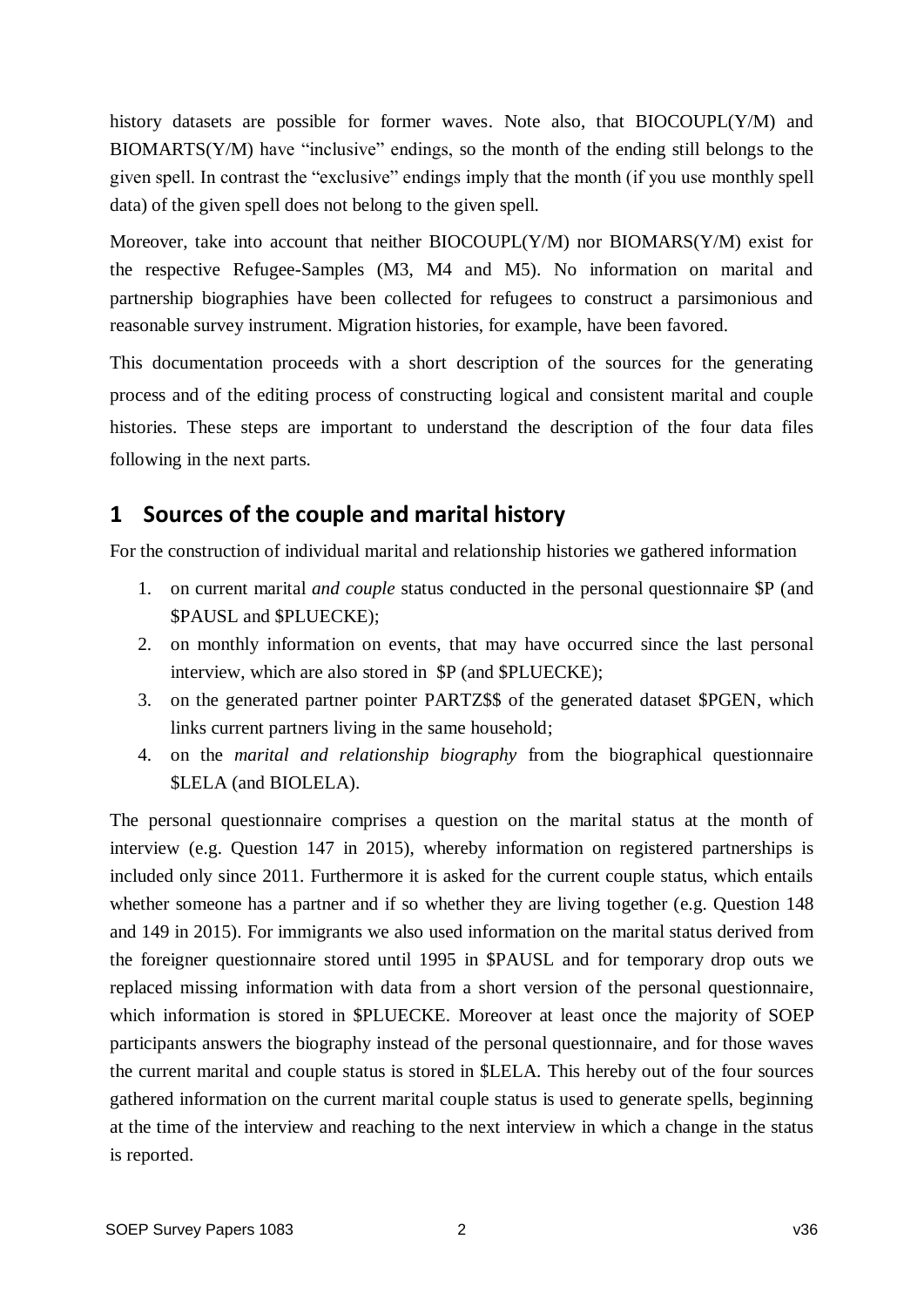For those interviewed again it is also asked for any changes that occurred during the last year (e.g. Question 173 in 2015).<sup>1</sup> This monthly information on the events 'moved in together', 'marriage', 'divorce', 'separation', 'death of partner' and since 2011 'starting a new relationship' that may have occurred since the last personal interview supplements the previous generated marital and couple status spells In addition, we added the generated partner pointer, which was just used as another source of. These three kind of information – events, the current status and the partner indicator – were used to generate the monthly datasets BIOMARSM and BIOCOUPLM.

For the annual files, we additionally resorted on the retrospective information of the biographical questionnaire, which nearly all respondents just answer one time while participating in the SOEP. Since until 2010 it was just asked for the last three marriages (e.g. Question 72 in 2010), for all respondents having used the old version it was only possible to generate marital and no couple biographies from their year of birth on. In 2011, design of the retrospective questionnaire collecting information on couples changed notably. It now contains information on up to three previous marriages, registered same-sex partnerships or long-term relationships, defined as lasting for at least six months (e.g. Question 83 in 2015). Hence, up to four relationships, are possible to mention.<sup>2</sup> Therefore for all respondents who have used the biography questionnaire after 2010 we generated the annual data BIOCOUPLY, whereas all responses to any biographical questionnaire were used to generate BIOMARSY. Naturally, the information drawn from the biographical questionnaires are proceeded by the responses to the personal questionnaire for the following waves. This is done by extending the monthly spelldata from BIOCOUPLM and BIOMARSY to an annual format; thus for this time, also shorter relationships were possible to mention, for example via the monthly information on the events mentioned above.

### **2 Construction of marital histories**

Information on marital history mainly stems from respondents' retrospective reports on their own history. Thus, no other benchmark on the substance of these reports exists. This led to inconsistencies – for example, overlapping of reported marriages or impossible changes between legal states. In contrary to the relationship histories, where odd patterns of the reported histories occurred but were also possible for the most part, rules for logical histories of the legal marital status had to be laid down in the generation process:

<u>.</u>

<sup>&</sup>lt;sup>1</sup> Due to the fact that events were collected retrospectively from first of January of the last calendar year until the month of interview, events in the beginning of a year could have been reported twice in two consecutive waves.

Taking variations up to twelve months for the same event into account, the timing of the events were corrected. <sup>2</sup> Please note, that also between 2011 and 2014 the questions of the biography questionnaire were changed. From 2011 to 2013 it was also possible to mention a fourth previous relationship, thus the questions for that relationship was limited compared to the question about the other relationships. Furthermore, the biography

questionnaire of the National Survey of Families (FiD-Sample) left out the option of reg. same-sex partnerships.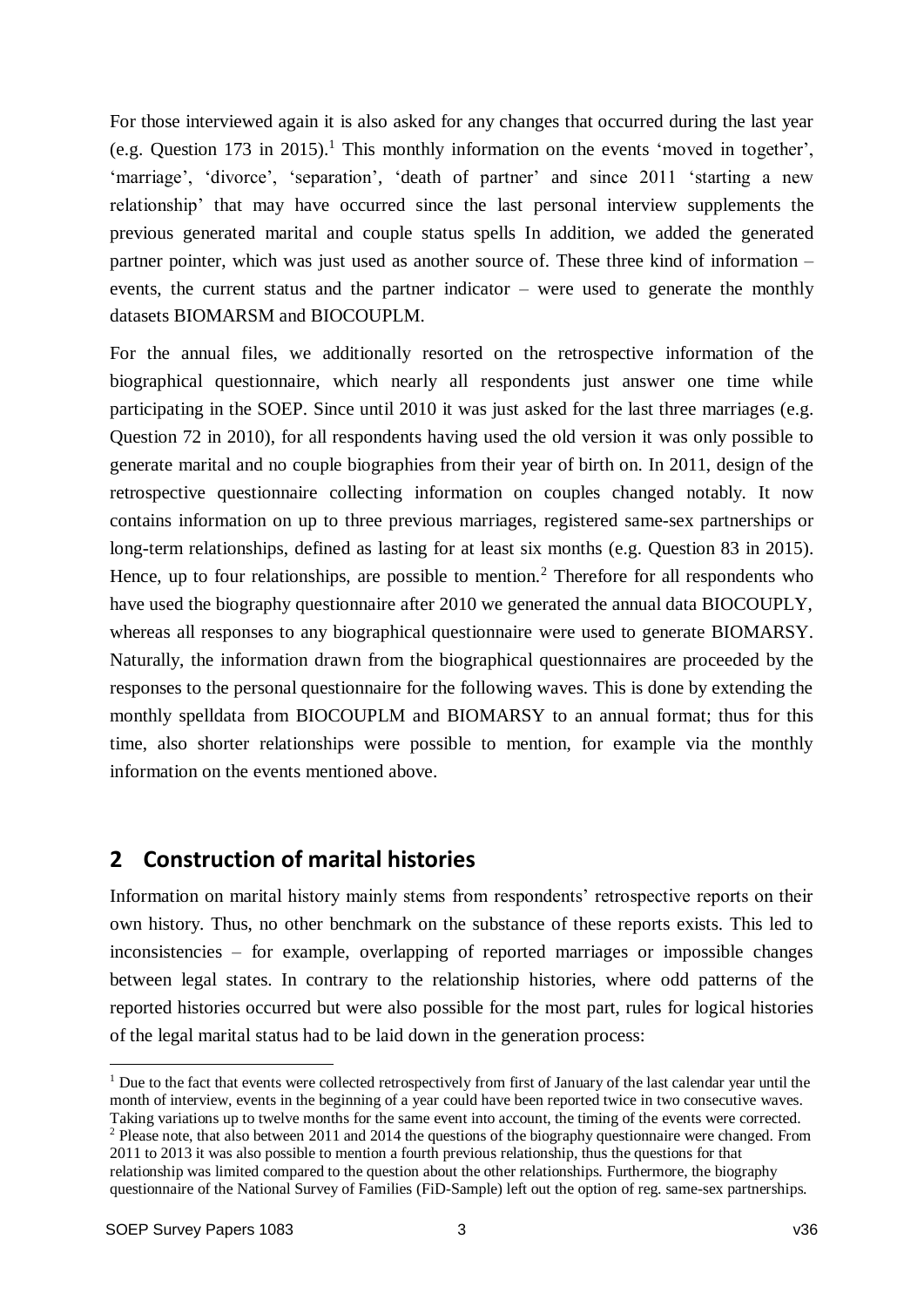- 1. Every individual marital history has to start with the state 'unmarried'. We did not allow a person to be married before age 16.
- 2. From 'unmarried', one can only change to 'married' or into 'living in a registered same-sex partnership'.
- 3. There is no possible return to 'unmarried' once a person was ever 'married'.<sup>3</sup> The only possible change from 'married' is to 'divorced', 'widowed' or 'divorced or widowed'.
- 4. The only possible change from 'divorced' or 'widowed' is to 'married'.
- 5. Reported separations of married spouses are taken into account as well. This led to the new category 'married, separated' which is coherent with the BIOCOUPL datasets and contains the time from a separation until a divorce or death of the respondent's spouse. Yet, this rule was not applied for move-outs and later returns into the household of the same partner. If another marriage with a new partner is reported without a divorce or a death of the previous partner, after the 'married, separated' spell an episode of the category 'divorced or widowed' is also added and the beginning and end of those spells as well as the censoring were adjusted (Figure 1).

**Figure 1: Example for treatment of separated marriages in BIOMARSM/Y**

|        |         | Respondents information | Added spells |     |         |  |        |         |                        |       |      |              |
|--------|---------|-------------------------|--------------|-----|---------|--|--------|---------|------------------------|-------|------|--------------|
| persnr | spellnr | spelltyp                | begin        | end | divorce |  | persnr | spellnr | spelltyp               | begin | end  | divorce      |
|        |         | married                 | 10           | 50  | 0       |  |        |         | married                | 10    | 50   | $\Omega$     |
|        |         |                         |              |     |         |  |        | 2       | married, separated     | 50    | $-1$ | $\mathbf{I}$ |
|        | 2       | married                 | 100          | 150 | 0       |  |        | 3       | divorced or<br>widowed | - 1   | 100  | $\Omega$     |
|        |         |                         |              |     |         |  |        | 4       | married                | 100   | 150  | $\theta$     |

Algorithms rearrange and correct original data to produce logically consistent marital histories following these five rules. Thus, we inserted an obligatory first 'unmarried' spell starting with birth and ending with the first marriage. Possible contradictions in the data were checked and edited as well, i.e.: a) contradictions between responses given in the same year in the different, previously described sources; b) illogical sequences between years.

While most of the original data was used, we edited some spells, e.g. because of the notion of "romantic wedding". This idea assumes that respondents often define their marital status in subjective or even affective terms rather than referring to the legal marital status. For instance, we frequently observe unmarried couples both reporting to be married for one year, and then returning to define themselves as singles (this phenomenon we call "romantic marriage").

<u>.</u>

<sup>3</sup> Except for the annulations of a marriage. However, given that this event is extremely rare – in particular compared to the many returns to 'unmarried' that we find in the data – we did not consider the possibility of annulations.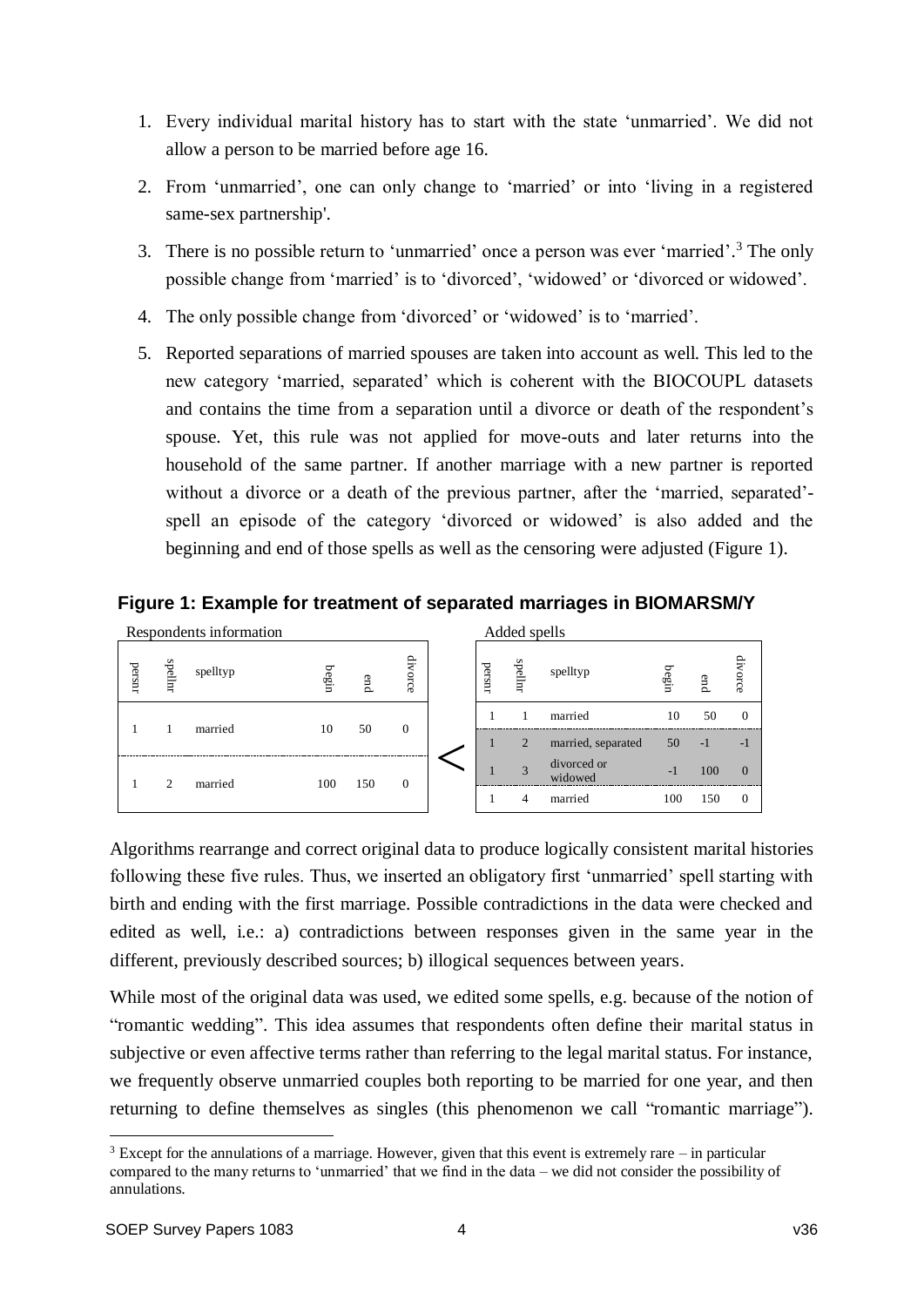Another rather emotional defined marital status are changes between the reported state of being divorced and being married, but not living together. This might stand for an insecure period after a break-up of a marriage and the changes between the states are corrected until any clear indication for an actual divorce is reported. A third frequent pattern refers to divorced respondents who report to be unmarried after they started a new relationship, since they may want to avoid the new partner to come to know about the former marriage. Since this kind of change of the legal marital status is impossible, the status of being divorced is assigned till the next reported marriage.

If responses on marital status alternate between 'divorced' and 'widowed' without reporting another marriage in between, the information reported most often was used to correct these contradictions. Sequences alternating short-termed between 'divorced' / 'unmarried' and 'married' are replaced by 'married', as long as a new partner, a longer consistent sequence or the report of an event does not confirm this possibly new marriage. If the very end of a reported sequence indicates an 'unmarried' spell after being married and without further information, the marital history ends with a 'divorced or widowed', indicating that the reason for the end of a marriage is not known. Likewise, reported weddings during still existing marriages are ignored mostly.

In cases where information of both partners on their joint marriage is available, contradictions in dates were not dissolved and the original information is not replaced. You can identify these spells by sorting the couples in the BIOCOUPLM dataset using the variable COUPID and decide which information you find more reliable.

Completeness is a further criterion for construction of marital histories in the sense that the spell system is a closed system of spells starting from birth or the entrance into the SOEP going to the last year of sample membership. Due to item as well as partial unit non-response (i.e., a person of a SOEP households refuses to give a personal interview) and due to inconsistent information, 'gap' spells are introduced as another category of SPELLTYP on its own. Gap spells can occur at any place in the spell system, i.e., there are no restriction rules like the ones above. If information on marital status is missing for more than two years we inserted gap spells indicating that we have no knowledge of what happened during these periods. Likewise, missing retrospective biography information is indicated by an inserted gap spell. Also, if three finished marriages were reported in the biography questionnaire and a fourth current marriage via the next marital status, another gap is inserted. Missing information due to item non-response in the life course questionnaire may also affect the dates of the beginning or end of a spell.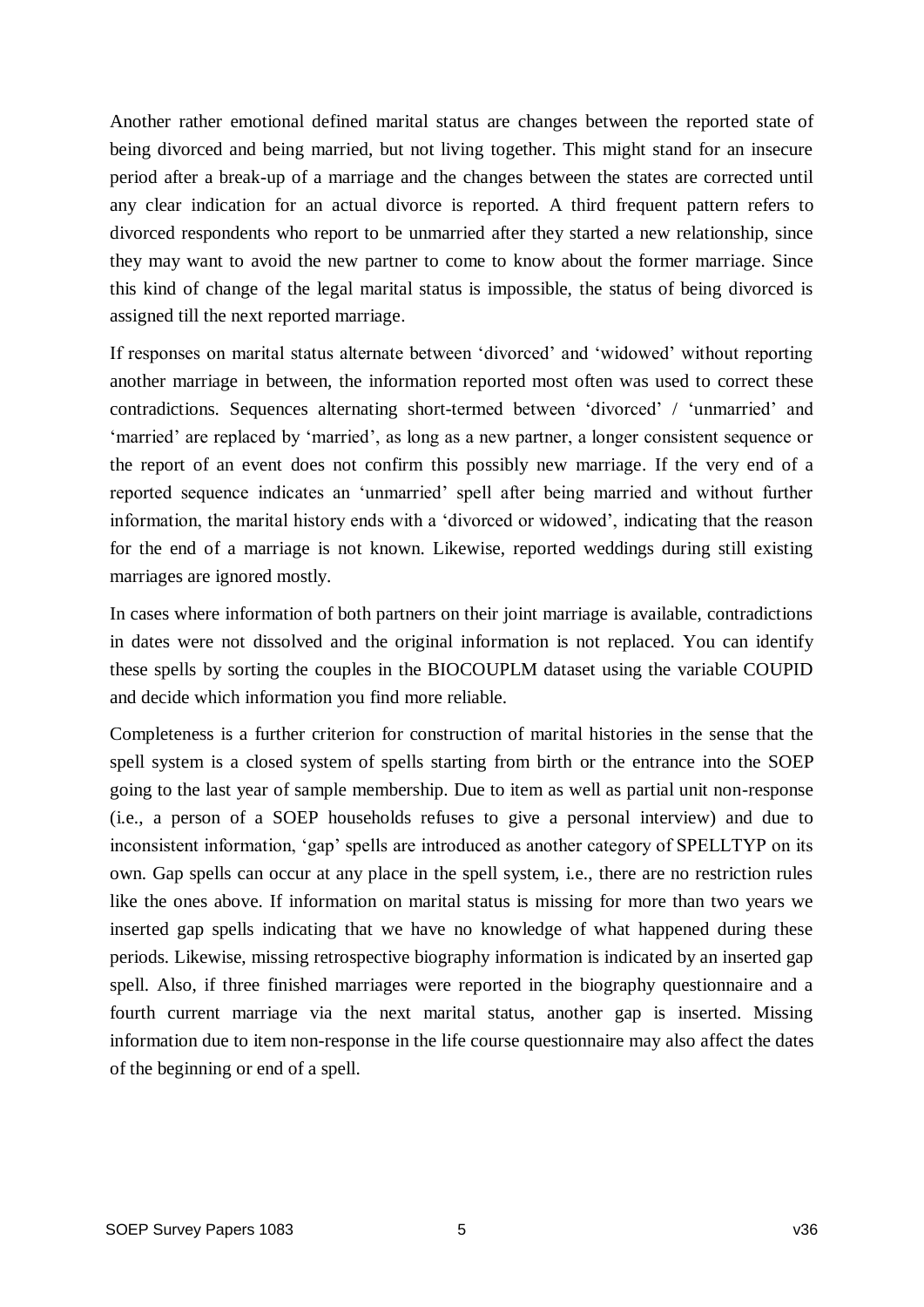## **3 Construction of couple histories**

As stated above, most of reported odd patterns in the couple histories may be possible and hence, no verified decision between measurement error and uncommon reality can be made. For that reason, whenever possible, couple histories are left as they were stated. Only in rare cases, restrictions, corrections on orderings of events or changes of declared years are conducted (read the following paragraphs for details). Further corrections to smooth out irregularities are thus left to the user.

Firstly, the following default rules were obeyed to obtain logical and consistent histories if no other information forced to do otherwise:

- 1. Every individual couple history starts at the year of their birth with the state 'single'. Because legal marriages are not possible before the age of 16, we restricted the age of marriage to be at least 16. Thus, we did not restrict age within a relationship, that is, unmarried relationships are allowed to start anytime.
- 2. Every spell set for a certain couple starts with the state 'coupled, partner not in household'. One exception exists: if respondents report a year of moving together that lies before the start of their relationship, this specific couple history starts with 'coupled, partner in household'. Note that in this case the information when this couple moved together is not available in BIOCOUPLM/Y anymore. Analogical the date of moving out is also lost if it was reported to come after the end of a relationship. Both dates you can still look it up in the original source.
- 3. If there is no evidence to the contrary, it is assumed that married couples live together and moved together before marriage. That is: for married couples their specific couple history starts with 'coupled, partner not in household' and is followed by a spell 'coupled, partner in household' before their marriage spell 'married, spouse in household' starts. Thus, if a couple moved together in the same year they married, a spell 'coupled, partner in household' is included anyway. The information whether spells needed to be inserted in order to this rule is stored in the variable REMARK (see Figure 2). Note that dates of becoming a couple and moving together or whether they moved together at all are not known in that case and were set equal to the time of marriage.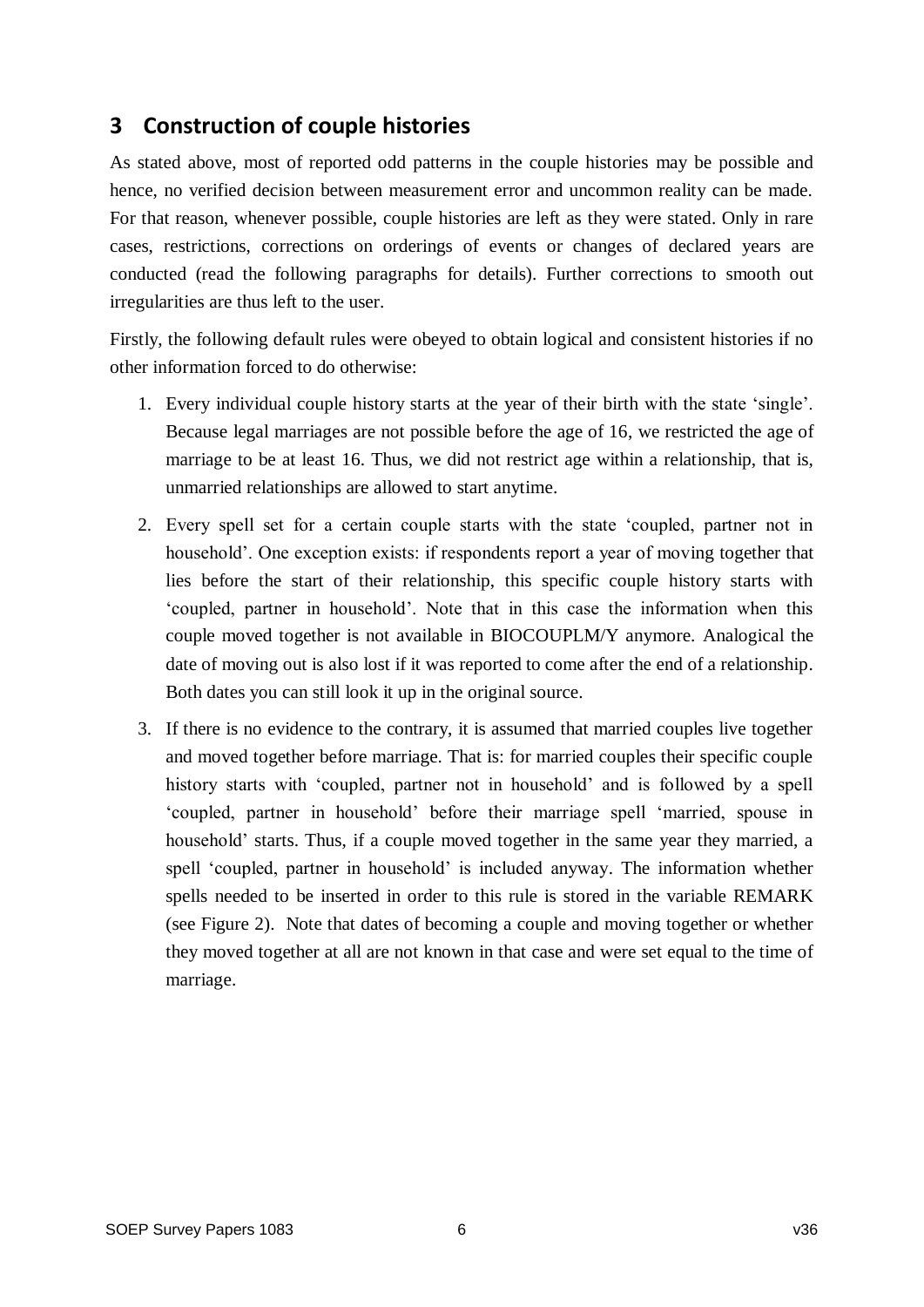

#### **Figure 2: Example for additional spells before marriages**

- 4. Since it was possible to mention another relationship in the questionnaire, it is assumed that periods between those relationships mentioned were 'single' states and thus assigned accordingly. Note that this relates to long-term relationships (longer than six months) reported via the biography questionnaire only. In contrast to those, relationships derived from reported changes in the familiar situation in the personal questionnaire may also be shorter than six month.
- 5. Any (formerly) married couple that is not an active relationship anymore, i.e. married couple which is separated but not yet divorced, ends with a spell 'married-separated' (see Figure 3). As long as they are not divorced (or the partner hasn't died) yet, the end date of those separated spells is the same as their last interview year. Contrary to this, the separation spell is not added if marriage clearly ended with a divorce or the death of the respondent's partner and no previous break-up was reported. Be aware, that because the question for a separation does not differentiate between a move-out and a clear ending of a relationship, there is some uncertainty whether a marriage is still active, but not in a joint household or the relationship ended and the spouses are not divorced yet. By using the information of following interviews we identified the spelltyp as clear as possible. Note that 'married, separated' is a redundant spell in terms of couple history: It always and fully overlaps with other spells that contain the actual couple status(es) over the entire separation episode.

#### **Figure 3: Example for treatment of separated marriages in BIOCOUPLM/Y**

Respondents information Added

| persm | spellnr                     | spelltyp                        | $begin{bmatrix} 1 \\ 2 \\ 3 \end{bmatrix}$ | end | divorce |
|-------|-----------------------------|---------------------------------|--------------------------------------------|-----|---------|
|       |                             | married.<br>living together     | 10                                         | 50  | 0       |
|       | $\mathcal{D}_{\mathcal{L}}$ | coupled,<br>not living together | 100                                        | 150 | 0       |

|        | Added spells   |                                 |       |     |         |
|--------|----------------|---------------------------------|-------|-----|---------|
| persnr | spellnr        | spelltyp                        | begin | end | divorce |
|        |                | married,<br>living together     | 10    | 50  |         |
|        | $\overline{2}$ | married, separated              | 50    | 150 | $-1$    |
|        | 3              | single                          | 50    | 100 |         |
|        | 4              | coupled,<br>not living together | 100   | 150 |         |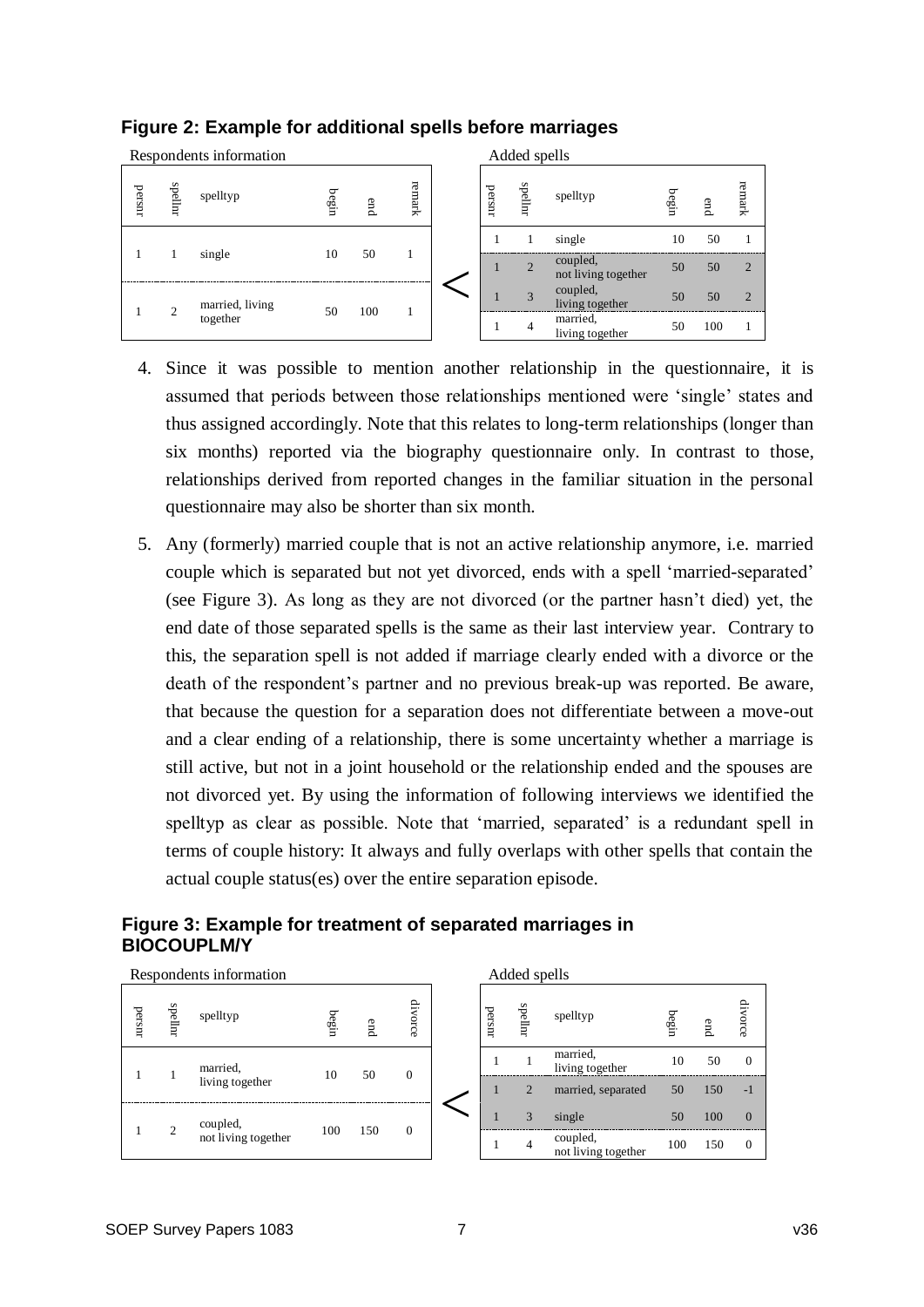- 6. Because BIOCOUPLM/Y documents couple statuses and not marital statuses, it is possible to become single after marriage (in BIOMARSM/Y the only possible change from 'married is to 'divorced' or 'widowed').
- 7. Information on the partner's death or a divorce is stored in the variables PDEATH and DIVORCE. It is always just assigned to the last spell of a relationship; if e.g. a marriage ends in divorce, just the last spell containing also the definite end of the relationship is marked via DIVORCE and all previous spells for the same marriage (e.g. 'married, not living together' before a move-in) are marked as 'spell does not end with a divorce' (see also Figure 3). If not applicable, that is if a person is currently single, PDEATH and DIVORCE are set to '(-2) does not apply'. If a respective couple is not married, DIVORCE is set to '(-2), does not apply', as well. (Be careful to change missings into system missing values if you plan to sum up these indicators column-wise.)

Checks were applied for three kind of inconsistencies: a) information from the different sources (e.g. biography and personal questionnaire) for the same years may conflict, b) dates within a personal couple history might appear plausible or not and c) contradictions between information given by a respondent and her relationship to the head of household. 4 In general it was tried to leave as much of the original information as it is given by the respondent as possible to avoid making assumption which users wouldn't follow and to allow for analyses of uncommon patterns as well.

Concerning the reported status(es) (a) and dates (b), it is possible that a person has multiple, overlapping relationships in a certain period. That is, relationships (in opposition to marriages) do not need to be consecutive. The variable SPELLNR provides the sorting order, whereby the most recent spell comes last, which represents the relationship that started most recently. If no clear dates were available, the sorting in SPELLNR reflects the order of reporting by the respondent. Thus, some overlaps and inconsistencies might still appear in the dataset, which you may want to remove.

Contradictions in both partners' answers (c) are left as they were, even if both were interviewed in the current wave. E.g. information on starting date or the date of marriage of their joint relationship often differs. For very few cases, there were even contradictions about the actual partnership between two individuals in the sample. E.g., if one part of a couple or the position to the head of household suggested a couple in a household, but one or both answered to be single or coupled with someone else (outside the household). Because it may depend on a research question which information is needed, we left irregularities within couples as reported by each spouse; neither date nor the relationship status is edited or

<sup>&</sup>lt;u>.</u> <sup>4</sup> See \$PSTELL in the dataset \$PBRUTTP. This information was given by the head of household in the Household Questionnaire and processed in partner pointer PARTZ\$\$.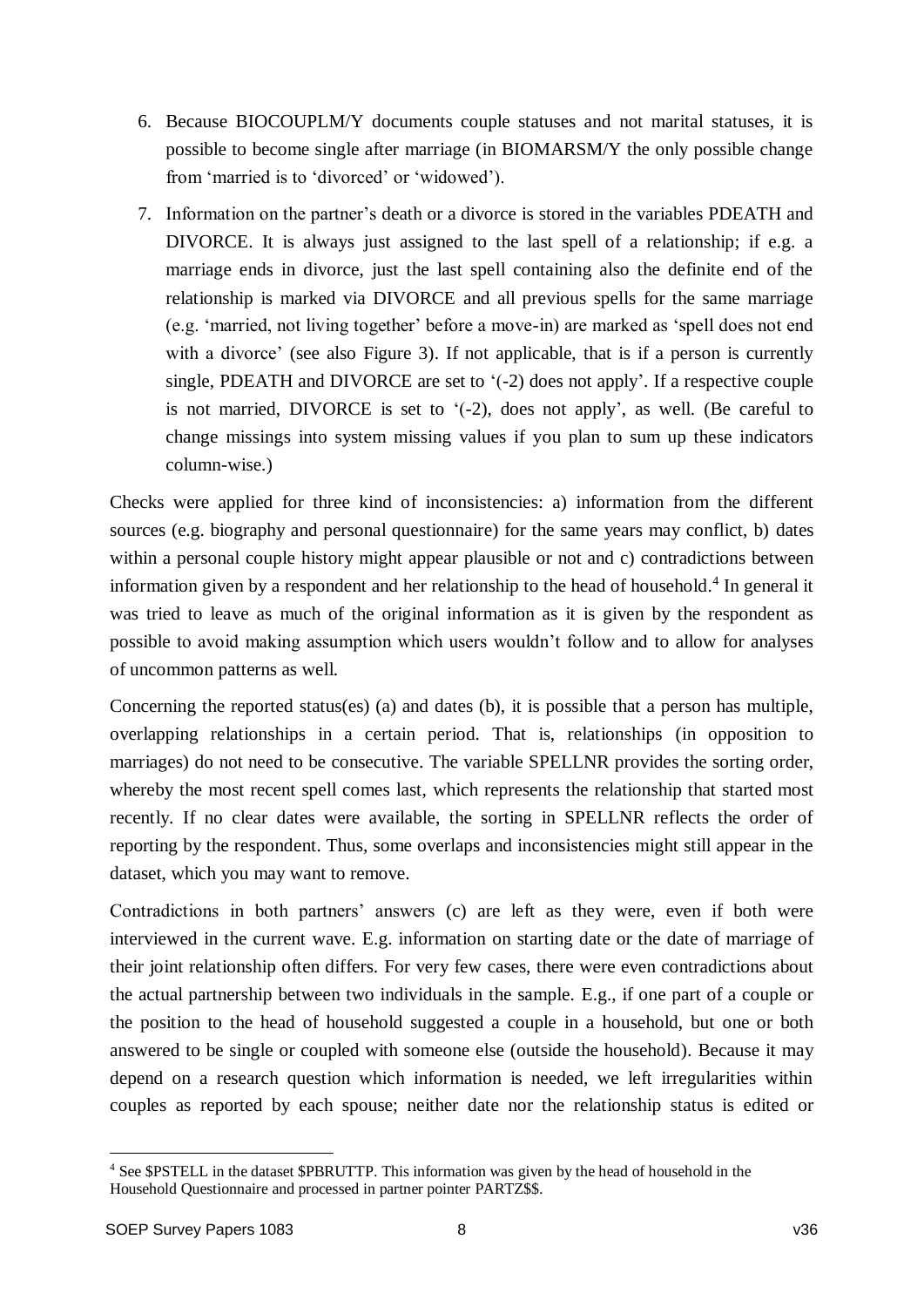overwritten between both partners of a current couple. To check for contradictions you can link them via couple identifier COUPID or PARTNR\$\$.

Some respondents refused to answer some or all questions in the relationship part. To some extent, missing values and contradiction are similar in the generating sense. Hence, some of the following rules applied to missing values, may seem familiar:

- 1. If a respondent stated to be married or in a relationship, but it is not known whether the couple lived together as well, these relationship spells were set as 'coupled, partner not living in the household' and the respective REMARK was coded as 'edited'.
- 2. Furthermore, if we had clear information about whether a respondent was married or not, but there was contradicting information about whether a respondent was in a relationship or not, we assigned these spells as 'unknown' (98). This applies also to the counterpart, that means the relationship status was definite, but we lacked information whether the couple was married or not.
- 3. In some cases it is possible that a respondent might have had earlier relationships, but they could not be named anymore due to the above mentioned restrictions of the biography questionnaire. Thus, it is not known whether there were other partners before the latest mentioned. In these cases, gaps were introduced, that is a spell 'unit nonresponse' (99) was inserted.
- 4. The relationship history of respondents, who haven't filled out the biography questionnaire, were also supplemented with additional spells: from age 0 they are stated 'single'; between this first single spell until the first mentioned relationship gaps are included as well.
- 5. For many non-interviewed persons' information on the current relationship can be reconstructed, because the respective partner is available from his or her personal interview. Thus, those non-interviewed adults remain in the BIOCOUPLM dataset, even though information is not directly retrieved from them. If information on their current couple status was given by their partner, it is fully copied to these nonrespondents as well; the variable REMARK is set as 'added' for these spells.

## **4 BIOCOUPLM: A monthly couple biography**

The spell data in the file BIOCOUPLM contains information on marital biographies starting with responses to the first personal interview. The data file comprises fourteen variables: the original household, couple and individual identifiers HHNR, COUPID and PERSNR as well as eleven specific variables. Please note for the couple identifier COUPID that the BEGIN and END the identified partner spells are not necessarily equal: Differences may occur because we give a preference to respondents' own history. To achieve the same dates for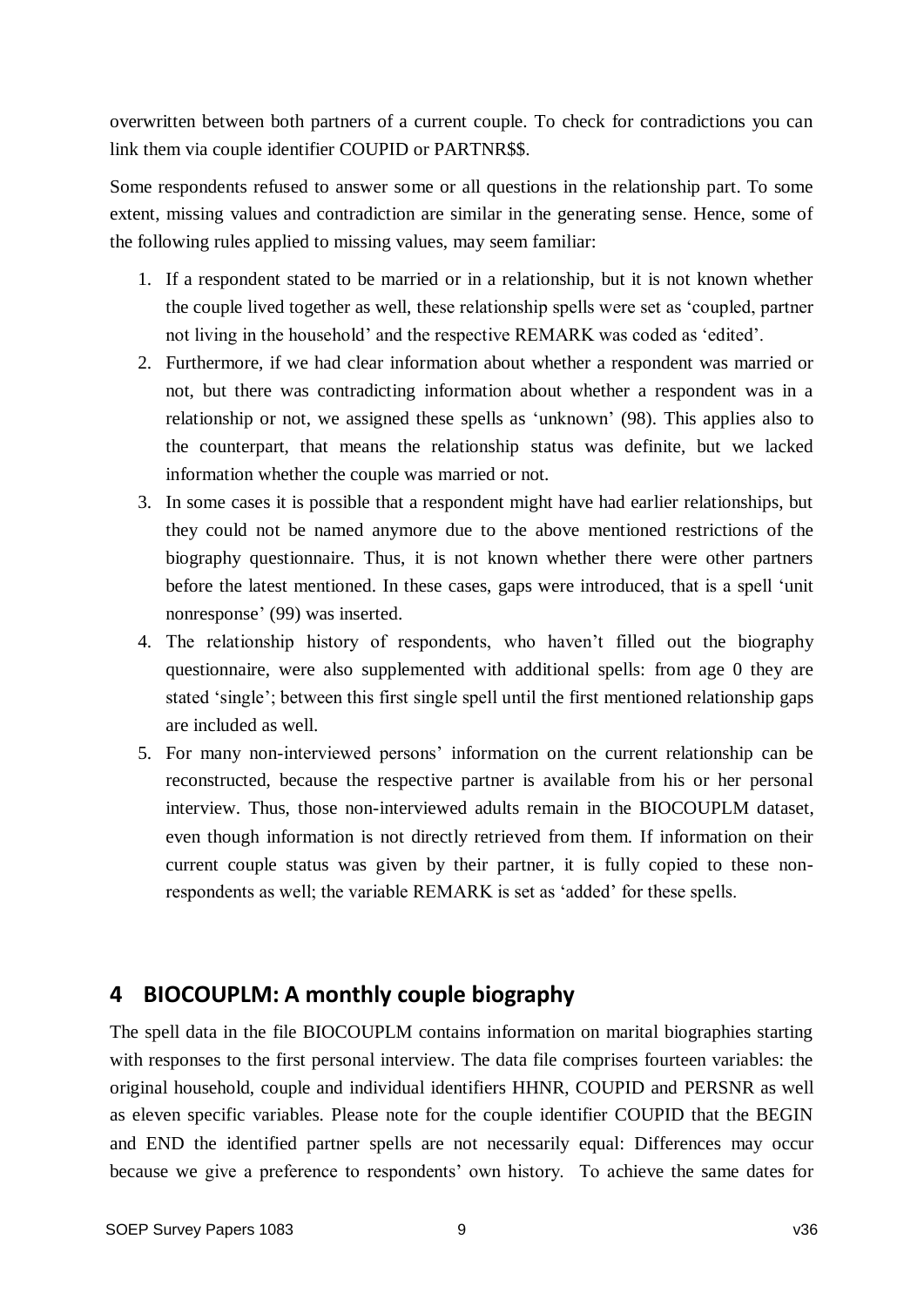BEGIN and END one might give a preference to one of the partners (i.e. by using only the information reported by the women in the relationships).

Variable SPELLNR is a chronological index number for each individual's spells during the observation period. Variables BEGIN and END indicate the month in which a marital spell starts and ends. Monthly histories start with a value of 1 in January 1983 and ranges until the current margin in month 384, i.e., December 2014. In principle, the month in which a spell starts is the very same month the previous spell ends in. Please take into account that the months of BEGIN and END are not imputed when the exact date of the change in the familiar situation is not reported. Instead, the time of the interview is left as the BEGIN or END date when a change is observed in the data. We introduced therefore a variable called EVENTS, containing the information whether the exact month of the BEGIN or END of a spell is reported via the monthly information on events or not.

Variable SPELLTYP documents the partnership status with the possible categories listed below. Note that it is only asked for same-sex partnership since wave 28, thus, this information cannot be reconstructed for previous relationships. The state 'single' is not equal to the legal state 'never married'; it refers only to a person's current state of having a partner or not. 'Married, separated' spells refer only to couples who are still married, i.e. who are separated but not yet divorced. The spell 'Married, separated' always overlaps (in terms of starting and ending time) with other spells that contain the actual couple status(es) over the entire separation episode and is therefore redundant in terms of completeness of couple histories (e.g. spell "Coupled, partner in household" might overlap with spell 'Married, separated'). The additionally assigned codes 'implausible', 'unknown' and 'unit nonresponse' indicate implausible or a lack of information for the respective period.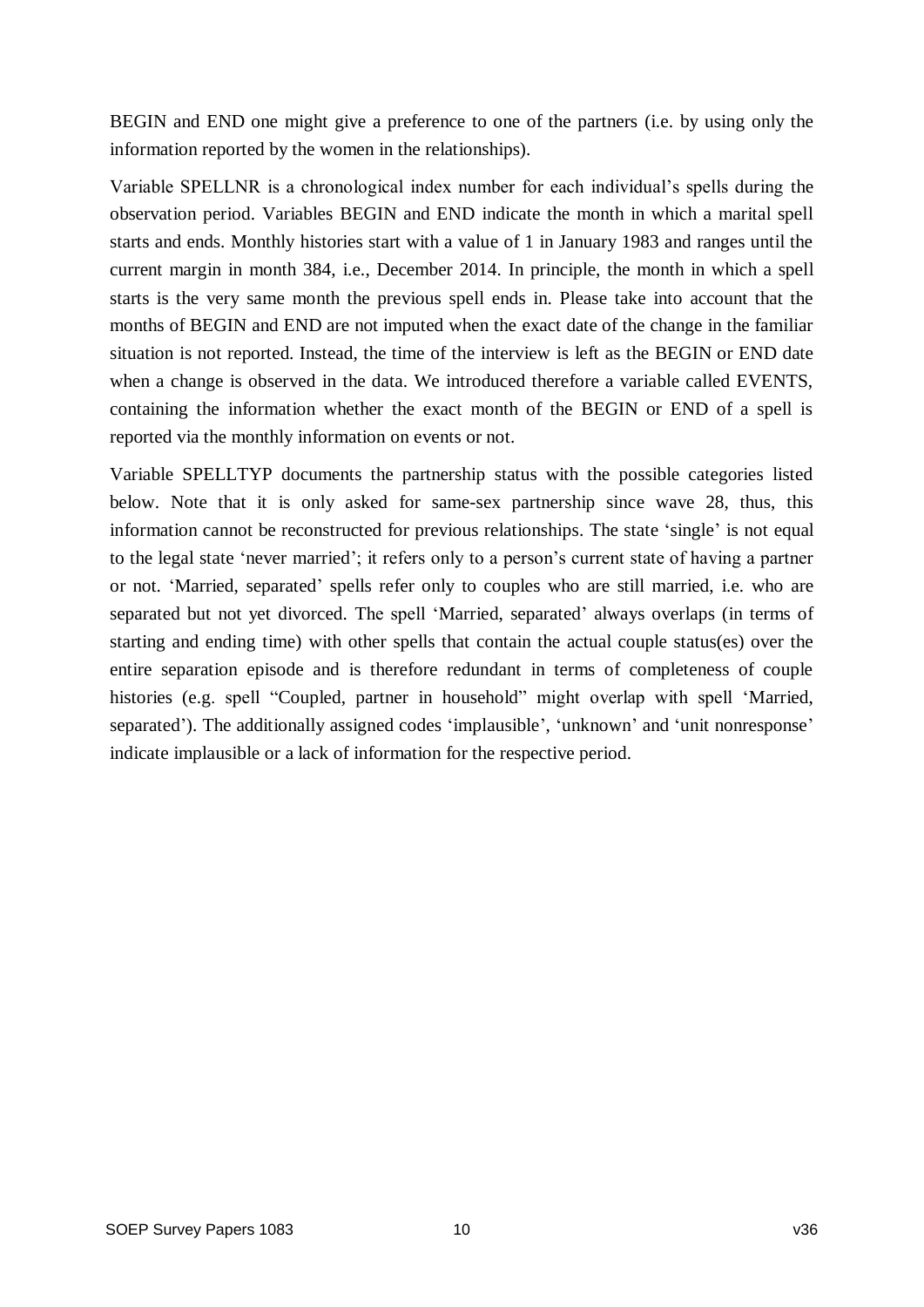#### **Variables of BIOCOUPLM**

| <b>HHNR</b><br><b>PERSNR</b><br><b>COUPID</b><br><b>SPELLNR</b><br><b>SPELLTYP</b>                                                               | Identifier of original sample household<br>Personal identifier<br>Couple identifier<br>Consecutive spell number (chronological order)<br>Partnership status<br>(-3) implausible<br>(1) Married, spouse not in household<br>(2) Married, spouse not in household<br>(3) Coupled, partner in household<br>(4) Coupled, partner not in household<br>$(5)$ Single<br>(6) Married, separated<br>(7) Registered same-sex partnership, partner in household<br>(8) Registered same-sex partnership, partner not in household<br>(98) Unknown                                                                                                         |
|--------------------------------------------------------------------------------------------------------------------------------------------------|-----------------------------------------------------------------------------------------------------------------------------------------------------------------------------------------------------------------------------------------------------------------------------------------------------------------------------------------------------------------------------------------------------------------------------------------------------------------------------------------------------------------------------------------------------------------------------------------------------------------------------------------------|
| <b>BEGIN</b><br><b>END</b><br><b>BEGINY</b><br><b>ENDY</b><br><b>PDEATH</b><br><b>DIVORCE</b><br><b>CENSOR</b><br><b>EVENTS</b><br><b>REMARK</b> | (99) Unit nonresponse<br>Month when spell begins [1=Jan 1983 to 384=Dec 2014]<br>Month when spell ends [1=Jan 1983 to 384=Dec 2014]<br>Year spell begins [1983 to 2014; -3=implausible; -1=missing]<br>Year spell ends $[1983 \text{ to } 2014; -3=$ implausible; $-1=$ missing]<br>Death indicator: spell ends with death of partner?<br>Divorce indicator: spell ends with divorce?<br>Censoring information [0 to 14] (see explanation below)<br>Month information: exact month of spell begin or end known?<br>Further spell information<br>(1) Original spell<br>(2) Edited spell<br>(3) Added spell<br>(4) Gap Spell<br>(5) First Spell |

In addition, the indicator variables PDEATH and DIVORCE are provided. PDEATH indicates whether a respective spells ends with the death of a person's partner. Please note that this is not restricted to married persons, thus does not only refer to widowhood. DIVORCE is similar and indicates whether the marriage spell ends in divorce. Hence if it did not end in divorce, it is coded as missing when a new marriage has been reported or as a still ongoing marriage. In the second case END is updated by the month of the last interview. Both indicator variable PDEATH and DIVORCE are assigned with '(-2) does not apply' for single and '(-1) missing' for gap spells.

It is important to note that a 'first spell' in BIOCOUPLM is not the very first spell of a person, but the first observed partnership status since the person is taking part in the SOEP. Accordingly, the first spell in BIOCOUPLM is almost always left-censored, that means the beginning of the spell is not known. Variable CENSOR informs whether a spell is left- or right-censored (in fact most spells in BIOCOUPLM are censored). Table 2 gives an overview for the coding of the reasons responsible for censoring. With regards to left censoring we distinguished the reasons 'missing' (which also applies for most of the first spells), 'after gap'; for right censoring the reasons are categorized in 'missing', 'before gap', 'last spell', SOEP Survey Papers 1083 11 v36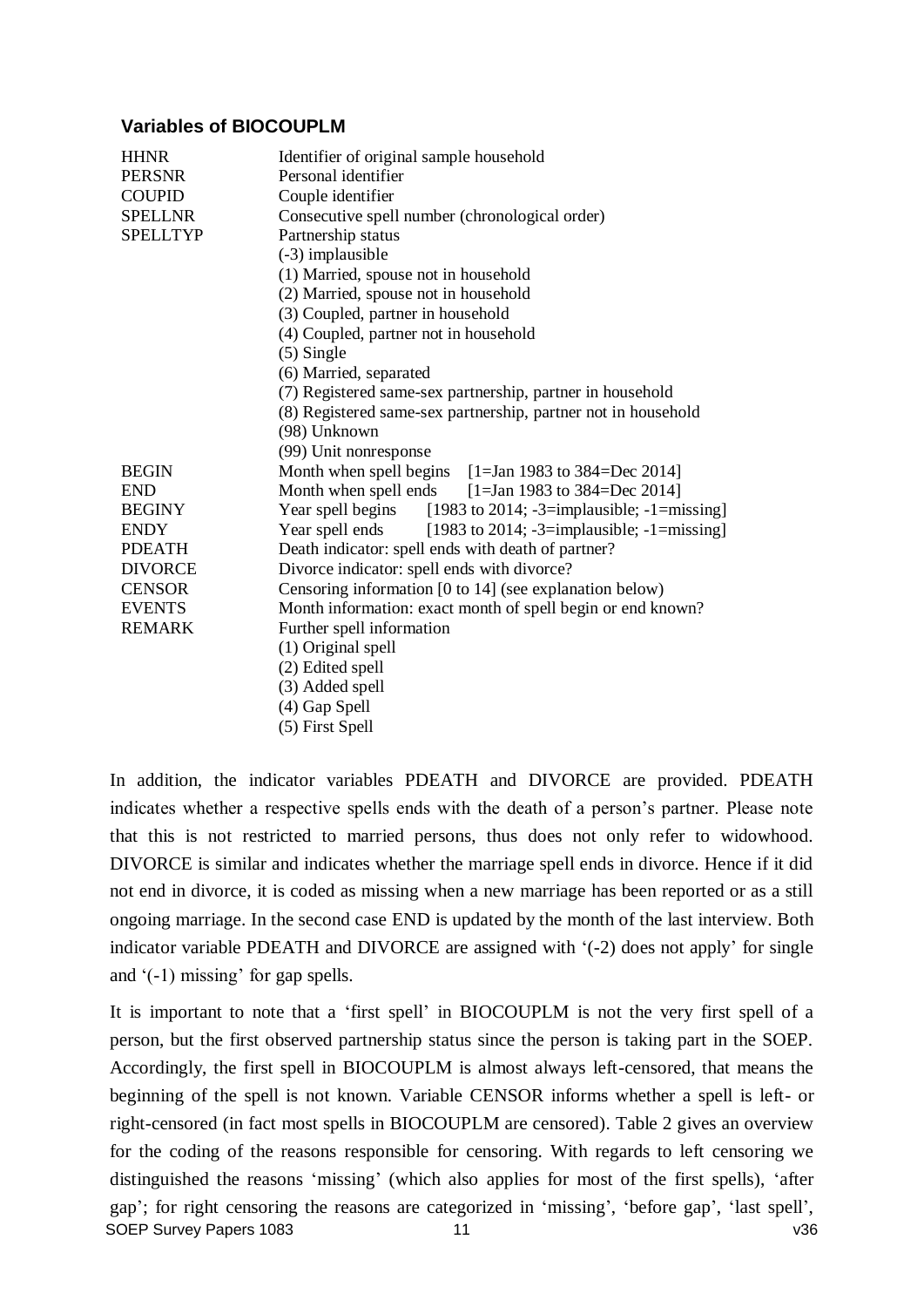and 'death of the respondent', whereas 'death' of course is always the 'last spell' and therefore the censor is overwritten with the former category. Certainly spells can also be coded as left- and right-censored combined.

| Right:<br>Left:       | not<br>censored | censored<br>missing | censored<br>before gap | censored last<br>spell | censored<br>death |
|-----------------------|-----------------|---------------------|------------------------|------------------------|-------------------|
| not<br>censored       |                 |                     |                        |                        | O                 |
| censored<br>missing   |                 |                     |                        |                        | 10                |
| censored<br>after gap |                 |                     | 12                     | 13                     | 14                |

**Table 2: Coding of the variable CENSOR**

Note: '(99) Gap', '(98) unknown' and '(-3) implausible' spells are all uncensored

Variable REMARK provides information on whether we had to edit or supplement original information provided by respondents in order to construct consistent couple biographies. Spells in BIOCOUPLM are marked as 'edited' if the editing process involved substitution of reported information because of inconsistence with responses in previous or following interviews or information reported by a partner. Furthermore we have added spells, e.g. between two marriages because two marriages with separate persons at the same time are not legal (see former section for more details on editing); these spells are marked as 'added spells'. Finally 'first spells' and 'gap spells' are marked separately, whereas also 'added' or 'edited' first spells are marked as 'first spells'.

## **5 BIOCOUPLY: An annual couple biography**

The spells in the data file BIOCOUPLY contain retrospectively and prospectively collected information on couple history since a respondent's year of birth on an annual basis. Since until wave 27 no questions on a respondent's couple history were asked retrospectively, BIOCOUPLY includes only those respondents who have answered the biography questionnaire in wave 28. So except those, who were observed in the SOEP annually at least since the age of 17, people who answered the biography questionnaire before wave 28 are excluded from BIOCOUPLY. Thus, BIOCOUPLY comprises a much smaller sample than BIOCOUPLM and the BIOMARSM/Y datasets. The newly developed retrospective part of the person questionnaire covers up to four relationships in addition to the current status.

The data files contain thirteen variables. In contrast to BIOCOUPLM, BIOCOUPLY just contains the original household and individual identifier, due to the fact that no information about the identity of each partner was surveyed in the biography questionnaire and therefore a partner cannot be identified for the relationships before the entrance into the SOEP. The following table provides an overview of the variables in BIOCOUPLY, which contains beside the identifier eleven further variables.

SOEP Survey Papers 1083 12 12 and 12 v36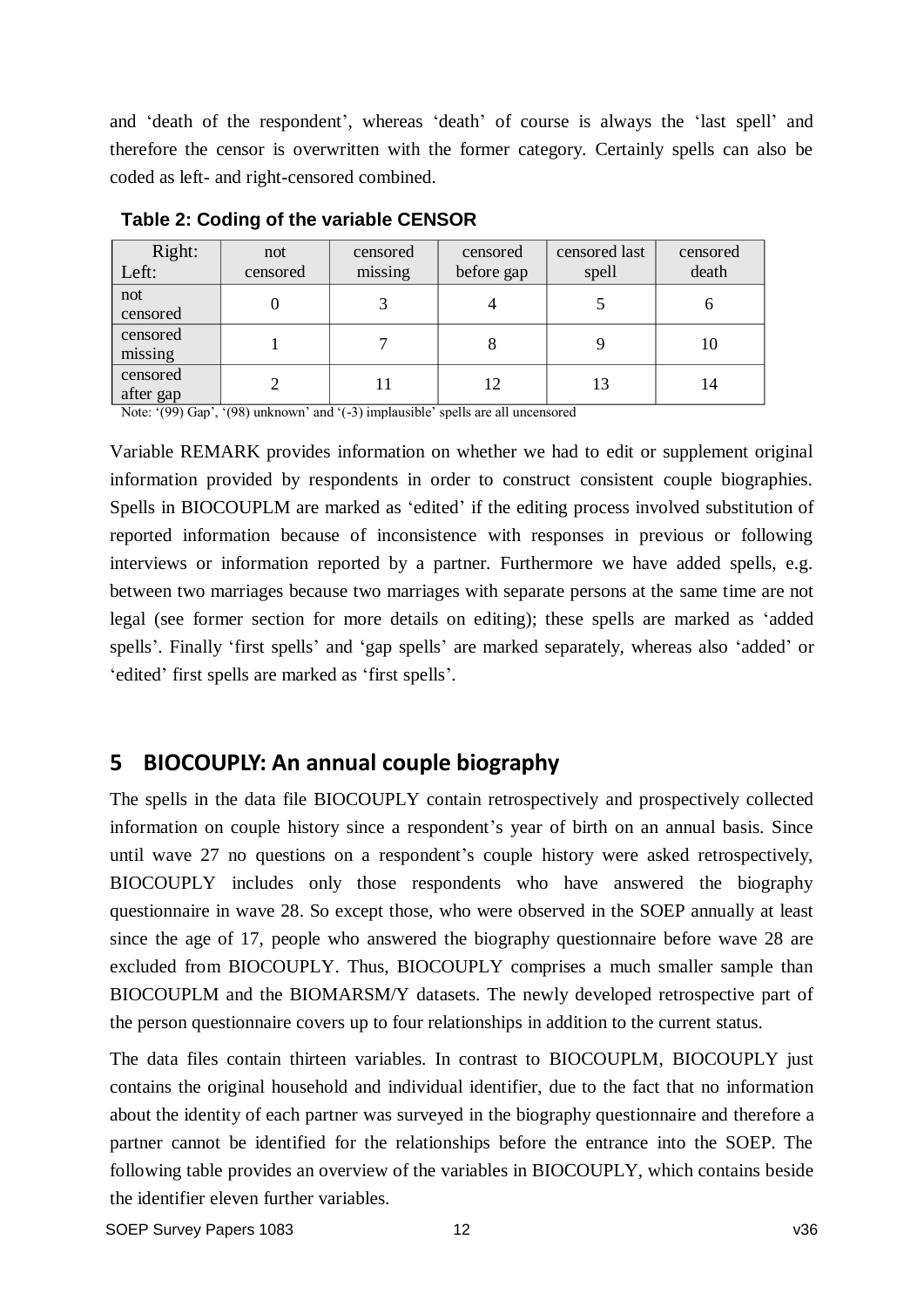#### **Variables of BIOCOUPLY**

| <b>HHNR</b><br><b>PERSNR</b><br><b>SPELLNR</b><br><b>SPELLTYP</b> | Identifier of original sample household<br>Personal identifier<br>Consecutive spell number (chronological order)<br>Partnership status<br>(-3) Implausible<br>(1) Married, spouse in household<br>(2) Married, spouse not in household<br>(3) Coupled, partner in household<br>(4) Coupled, partner not in household<br>$(5)$ Single<br>(6) Married, separated<br>(7) Registered same-sex partnership, partner in household<br>(8) Registered same-sex partnership, partner not in household<br>(98) Unknown<br>(99) Unit nonresponse |
|-------------------------------------------------------------------|---------------------------------------------------------------------------------------------------------------------------------------------------------------------------------------------------------------------------------------------------------------------------------------------------------------------------------------------------------------------------------------------------------------------------------------------------------------------------------------------------------------------------------------|
| <b>BEGIN</b>                                                      | Age of respondent when spell begins $[-3=$ implausible; $-1=$ missing]                                                                                                                                                                                                                                                                                                                                                                                                                                                                |
| <b>END</b>                                                        | Age of respondent when spell ends $[-3=$ implausible; $-1=$ missing]                                                                                                                                                                                                                                                                                                                                                                                                                                                                  |
| <b>BEGINY</b>                                                     | Year when spell begins $[-3=$ implausible; $-1=$ missing]                                                                                                                                                                                                                                                                                                                                                                                                                                                                             |
| <b>ENDY</b>                                                       | Year when spell ends $[-3=$ implausible; $-1=$ missing]                                                                                                                                                                                                                                                                                                                                                                                                                                                                               |
| <b>PDEATH</b>                                                     | Death indicator: spell ends with death of partner?                                                                                                                                                                                                                                                                                                                                                                                                                                                                                    |
| <b>DIVORCE</b>                                                    | Divorce indicator: spell ends with divorce?                                                                                                                                                                                                                                                                                                                                                                                                                                                                                           |
| <b>CENSOR</b>                                                     | Censoring information [0 to 14] (see explanation above)                                                                                                                                                                                                                                                                                                                                                                                                                                                                               |
| <b>SOURCE</b>                                                     | Source of information                                                                                                                                                                                                                                                                                                                                                                                                                                                                                                                 |
|                                                                   | (1) derived only from biography questionnaire                                                                                                                                                                                                                                                                                                                                                                                                                                                                                         |
|                                                                   | (2) derived from biography and personal questionnaire                                                                                                                                                                                                                                                                                                                                                                                                                                                                                 |
|                                                                   | (3) derived only from personal questionnaire                                                                                                                                                                                                                                                                                                                                                                                                                                                                                          |
| <b>REMARK</b>                                                     | Further spell information<br>(1) Original spell<br>(2) Edited spell<br>(3) Added spell<br>(4) Gap Spell<br>(5) First Spell                                                                                                                                                                                                                                                                                                                                                                                                            |

Variable SPELLTYP documents the partnership status with the possible categories listed above. Note that it was only asked for same-sex partnership since wave 28, thus, this information cannot retrospectively reconstructed for responds of the personal questionnaire. The state 'single' is not equal to the legal state 'never married'; it refers only to a person's current state of having a partner or not. 'Married, separated' spells apply only to former couples who are still married, i.e. who are separated but not yet divorced. It always overlaps with other spells that contain the actual couple status(es) over the entire separation episode and is therefore redundant in terms of completeness of couple histories. The additionally assigned codes 'implausible', 'unknown' and 'unit nonresponse' indicate implausibility or a lack of information for the respective period.

Variable SPELLNR is a chronological index number for each individual's spell during the observation period. Due to the fact that the spells' duration is measured in months via the personal questionnaire, it is important to note that an individual may encounter several events in the same year. In this case the variable SPELLNR allows the user to order spells with

SOEP Survey Papers 1083 13 13 V36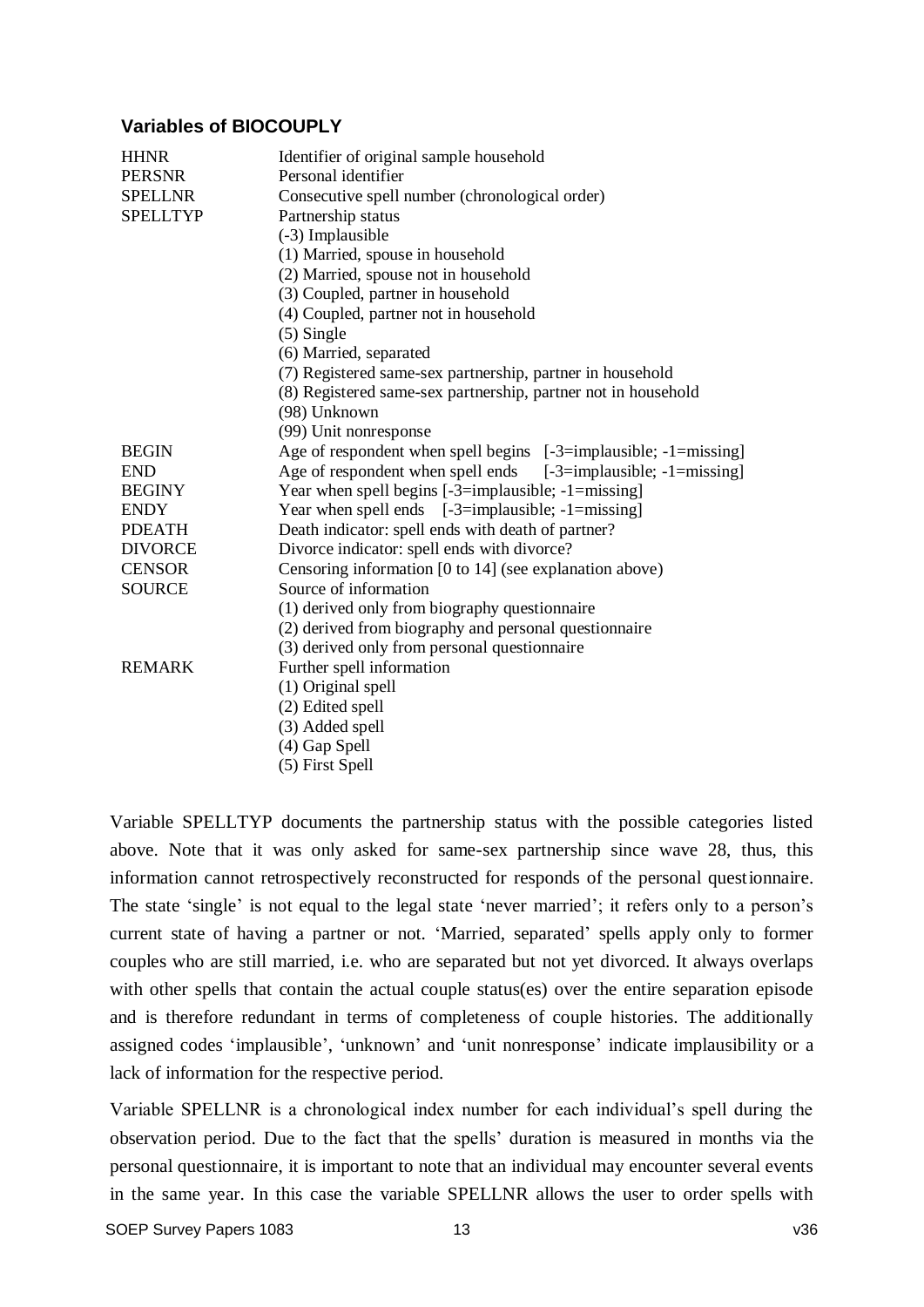respect to the respondent's life course.The variables BEGINY and ENDY provide the years in which a spell begins and ends, whereas the variables BEGIN and END indicate respondent's age for users' convenience. In BIOCOUPLY, spell systems for each individual always start with the respondent's birth. The SPELLTYP of the first spell per definition is 'single'.

As SPELLTYP does contain missing values, so do BEGIN(Y) and END(Y), indicating that the exact year of change in the couple status is not known. Missing dates indicate that the year was either not reported  $(-1)$  (or especially for 'married, separated'-spells the event of divorce is not reported) or that the reported year of change is implausible (-3), i.e. contradictory to other information. In order to differentiate the reasons for missing information the user can utilize the variables REMARK and CENSOR.

Consistent with BIOCOUPLM the data file BIOCOUPLY also provides the indicator variables PDEATH and DIVORCE. PDEATH indicates whether a respective spell ends with the death of a person's partner, but is not restricted to married persons, thus does not only refer to widowhood. The states of widowhood can easily be derived from BIOCOUPLY by using the spells of marriage in SPELLTYP and checking for the death of the respective spouse in PDEATH (also BIOMARSM/Y contains the marital status and therefore information about widowhood). PDEATH of single spells are assigned a '(-2) does not apply'. DIVORCE works in a similar fashion, indicating whether the last marriage spell, that is the separated spell, ended in divorce. Hence, if it did not end in divorce it is coded as a still ongoing marriage. In this case END is updated by the year of the last interview.

Variable REMARK provides information on whether we had to edit or supplement original information given by respondents in order to construct consistent couple biographies. Spells in BIOCOUPLY are marked as 'edited' (in contrast to 'original') if the editing process involved substitution of reported information because of inconsistence with responses in previous or following interviews or information reported by a partner. Furthermore we have added spells, e.g. between two marriages because two marriages with separate persons at the same time are not legal (see later section for more details on editing); these spells are marked as 'added spells'. Furthermore, 'first spells' and 'gap spells' are marked separately, whereas 'added' or 'edited' first spells are marked as 'first spells'. For BIOCOUPLY we also generated a variable SOURCE, which contains information about whether the respective spell was generated on basis of answers to the biography questionnaire or / and of responses to the personal questionnaire.

The variable CENSOR indicates whether a spell is left-censored, right- censored or censored on both sides (see Table 2 above within the explanations on BIOCOUPLM). The coding furthermore provides information on the reasons of censoring. In principle, spells might be censored if they precede or follow a gap spell or if BEGIN or END is missing. The last spell for each person is marked as right-censored if a person is still in the SOEP and the current relationship status is open ('last spell').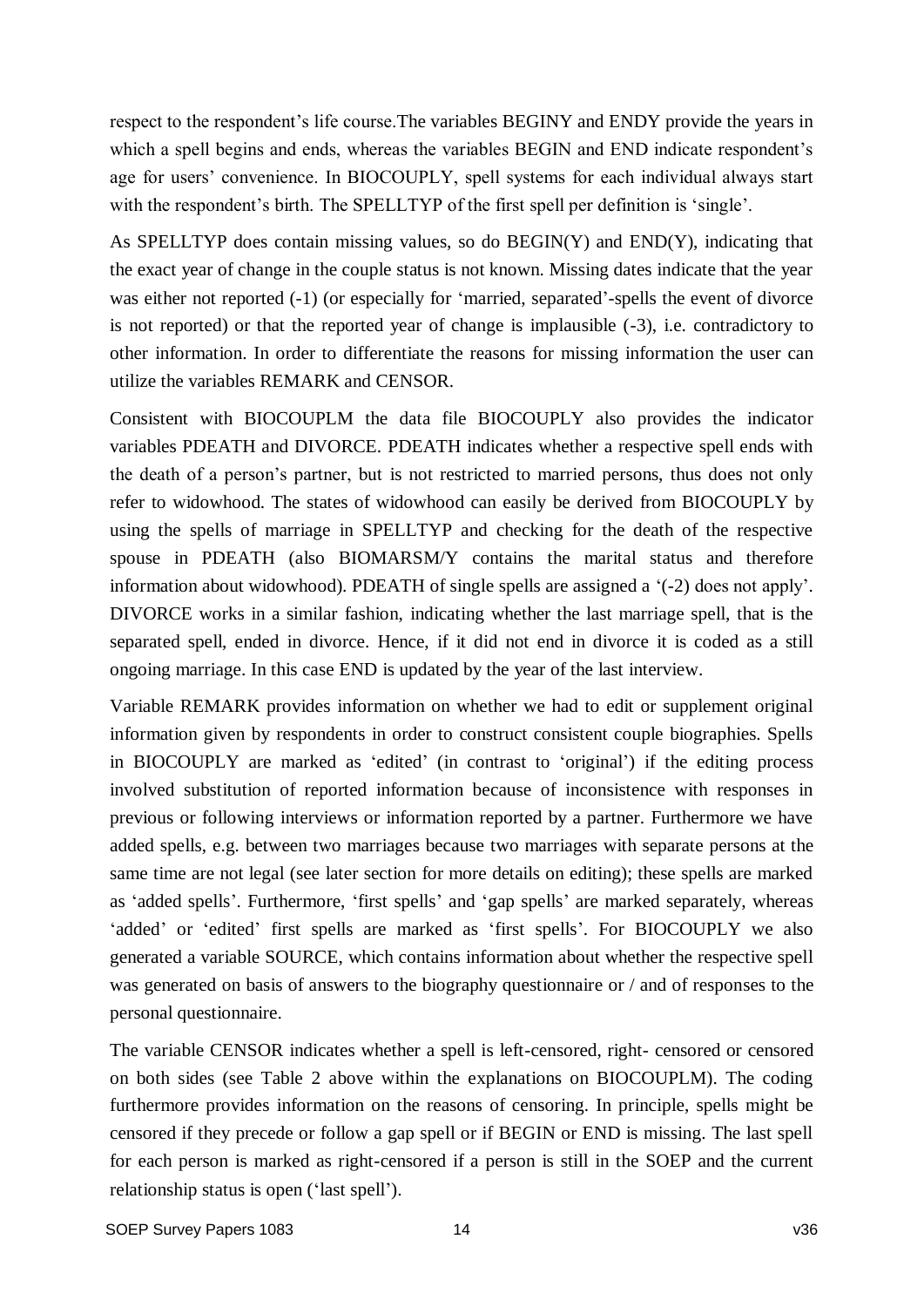### **6 BIOMARSM: A monthly marital history**

Spells in data file BIOMARSM contain prospectively collected information on marital biographies starting with the information reported in the first personal interview. The data file comprises eleven variables: the case and individual identifiers HHNR and PERSNR as well as nine spell specific variables. Variable SPELLTYP documents marital status with the possible categories 'unmarried', 'married', 'divorced', 'widowed' and 'divorced or widowed'. Once married, a later spell 'not married' is not assigned anymore. Note that we renamed the known SOEP code '(1) single' to 'not married'. This is necessary to indicate that it is possible the respondent might have a partner anyway. If you are interested in this information, we recommend using BIOCOUPLM instead of BIOMARSM. Take also into account that we do not differentiate between marriages and registered same-sex partnerships for the SPELLTYP categories (3) to (6). SPELLTYP has one additional category 'divorced or widowed' which indicates that a marriage definitely ended though we do not know whether via divorce or death of the spouse. This may be due to missing information from the biographical questionnaires or due to a respondent's frequent shifts between both categories without ever reporting the death of the partner or divorce as an event. A sixth state is 'gap' indicating a lack of reliable data for this period.

#### **Variables of BIOMARSM**

| <b>HHNR</b><br><b>PERSNR</b><br><b>SPELLNR</b><br><b>SPELLTYP</b> | Identifier of original sample household<br>Personal identifier<br>Consecutive spell number (chronological order)<br>Marital status<br>(1) Unmarried<br>(2) Married<br>(3) Divorced / reg. same-sex partnership annulled<br>(4) Widowed / reg. same-sex partnership deceased<br>(5) Divorced or widowed / reg. same-sex partnership annulled or deceased<br>(6) Married, separated / reg. same-sex partnership, separated<br>(7) Living in reg. same-sex partnership<br>$(9)$ Gap |
|-------------------------------------------------------------------|----------------------------------------------------------------------------------------------------------------------------------------------------------------------------------------------------------------------------------------------------------------------------------------------------------------------------------------------------------------------------------------------------------------------------------------------------------------------------------|
| <b>BEGIN</b>                                                      | Month when spell begins $[1=$ Jan 1983 to 384=Dec 2014]                                                                                                                                                                                                                                                                                                                                                                                                                          |
| <b>END</b><br><b>BEGINY</b>                                       | Month when spell ends $[1=$ Jan 1983 to 384=Dec 2014]<br>Year spell begins $[1983 \text{ to } 2014; -3=$ implausible; $-1=$ missing                                                                                                                                                                                                                                                                                                                                              |
| <b>ENDY</b>                                                       | Year spell begins $[1983 \text{ to } 2014; -3=$ implausible; $-1=$ missing                                                                                                                                                                                                                                                                                                                                                                                                       |
| <b>CENSOR</b>                                                     | Censoring information [0 to 14] (see explanation above, Table 2)                                                                                                                                                                                                                                                                                                                                                                                                                 |
| <b>EVENTS</b>                                                     | Month information: exact month of spell begin or end known?                                                                                                                                                                                                                                                                                                                                                                                                                      |
| <b>REMARK</b>                                                     | Further spell information                                                                                                                                                                                                                                                                                                                                                                                                                                                        |
|                                                                   | (1) Original spell<br>(2) Edited spell                                                                                                                                                                                                                                                                                                                                                                                                                                           |
|                                                                   | (3) Added spell                                                                                                                                                                                                                                                                                                                                                                                                                                                                  |
|                                                                   | (4) Gap Spell                                                                                                                                                                                                                                                                                                                                                                                                                                                                    |
|                                                                   | (5) First Spell                                                                                                                                                                                                                                                                                                                                                                                                                                                                  |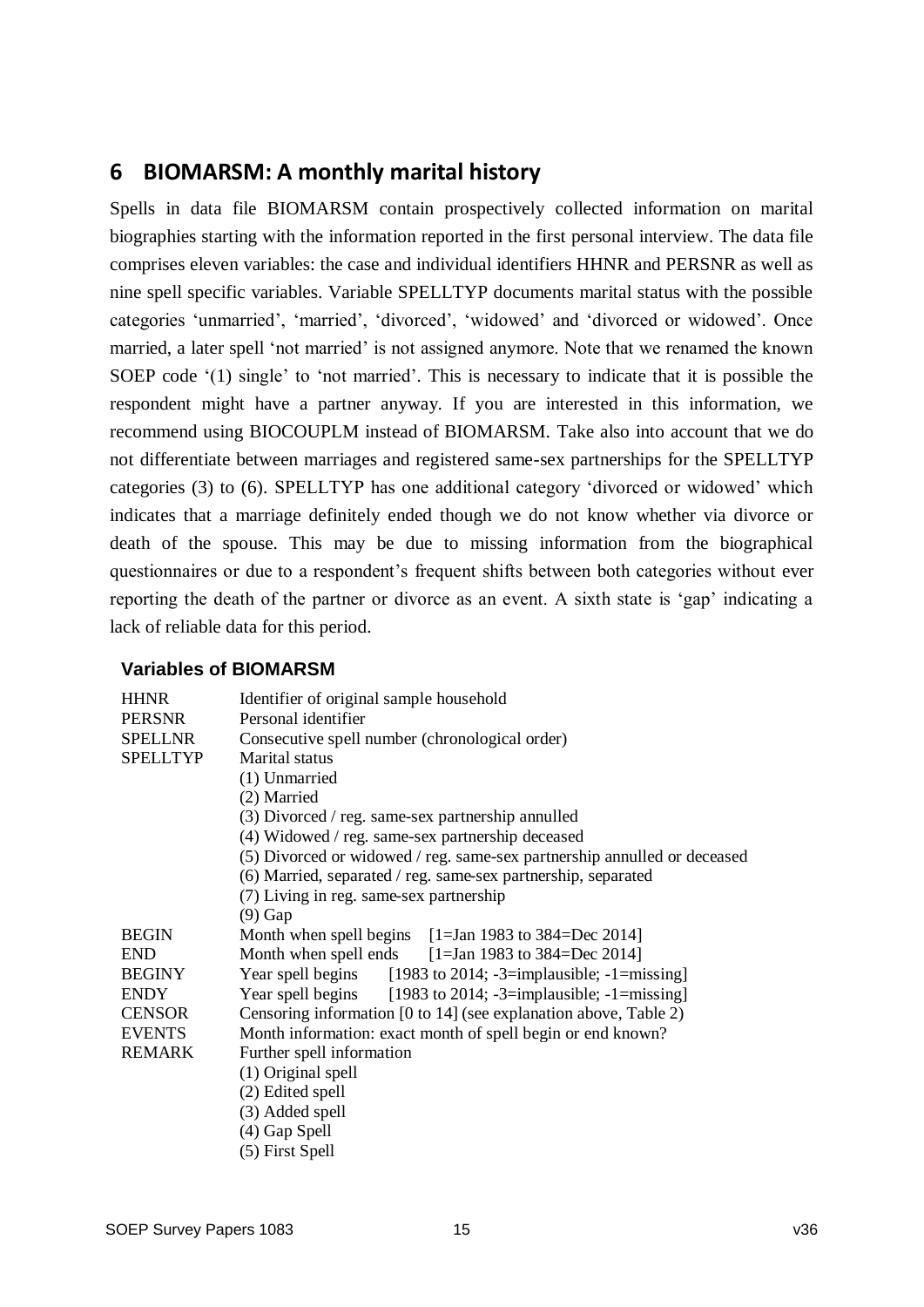Variable SPELLNR is a chronological index number for each individual's spells during the observation period. Variables BEGIN and END indicate the month in which a marital spell starts and ends. Monthly histories start with a value of 1 in January 1983 and ranges until the current margin in month 384, i.e., December 2014. In principle, the month in which a spell starts is the very same month the previous spell ends in. Please take into account that the months of BEGIN and END are not imputed when the exact month of the change in the familiar situation is not reported. Instead, in those cases the time of the interview is left as the BEGIN or END date when a change is observed in the data. To distinguish between these two cases we introduced a new variable called EVENTS, containing the information whether the exact month of the BEGIN or END of a spell is reported or not.

It is important to note that a 'first spell' in BIOMARSM is not the very first spell of a person, but the first observed marital status since the person is taking part in the SOEP. Accordingly, the first spell in BIOMARSM is almost always left-censored. Variable CENSOR informs about whether a spell is left- or right-censored and if so, why. Most spells in BIOMARSM are in fact censored. In order to provide the user with detailed information on the nature of censorship we distinguished 'left', 'right', and combined 'left- and right-censored spells' with respect to the reason for censoring: 'first spell' or 'last spell', 'spell ends with death', spell 'precedes' or 'succeeds a gap' (see Table 2 above within the explanations on BIOCOUPLM). Of course, 'death' and 'last spell' are not mutually exclusive, thus we overwrite the latter with the former reason for being right-censored if the last interview is in the year of death or precedes it.

Variable REMARK provides information on whether we had to edit or supplement original information provided by respondents in order to construct consistent couple biographies. Spells in BIOMARSM are marked as 'edited' if the editing process involved substitution of reported information because of inconsistence with responses in previous or following interviews or information reported by a partner. Furthermore we have added spells, e.g. between two marriages because two marriages with separate persons at the same time are not legal (see later section for more details on editing); these spells are marked as 'added spells'. Finally 'first spells' and 'gap spells' are marked separately, whereas also 'added' or 'edited' first spells are marked as 'first spells'.

## **7 BIOMARSY: A annual marital biography**

Data file BIOMARSY supplements BIOMARSM with retrospectively collected information on the marital history since a respondent's year of birth. Whereas the marital history in BIOMARSM is measured in months, BIOMARSY depicts the marital biography on an annual basis. In contrast to BIOCOUPLY the BIOMARSY data set contains also the respondents to the biography questionnaire before wave 28. Please note, that until wave 28 the biography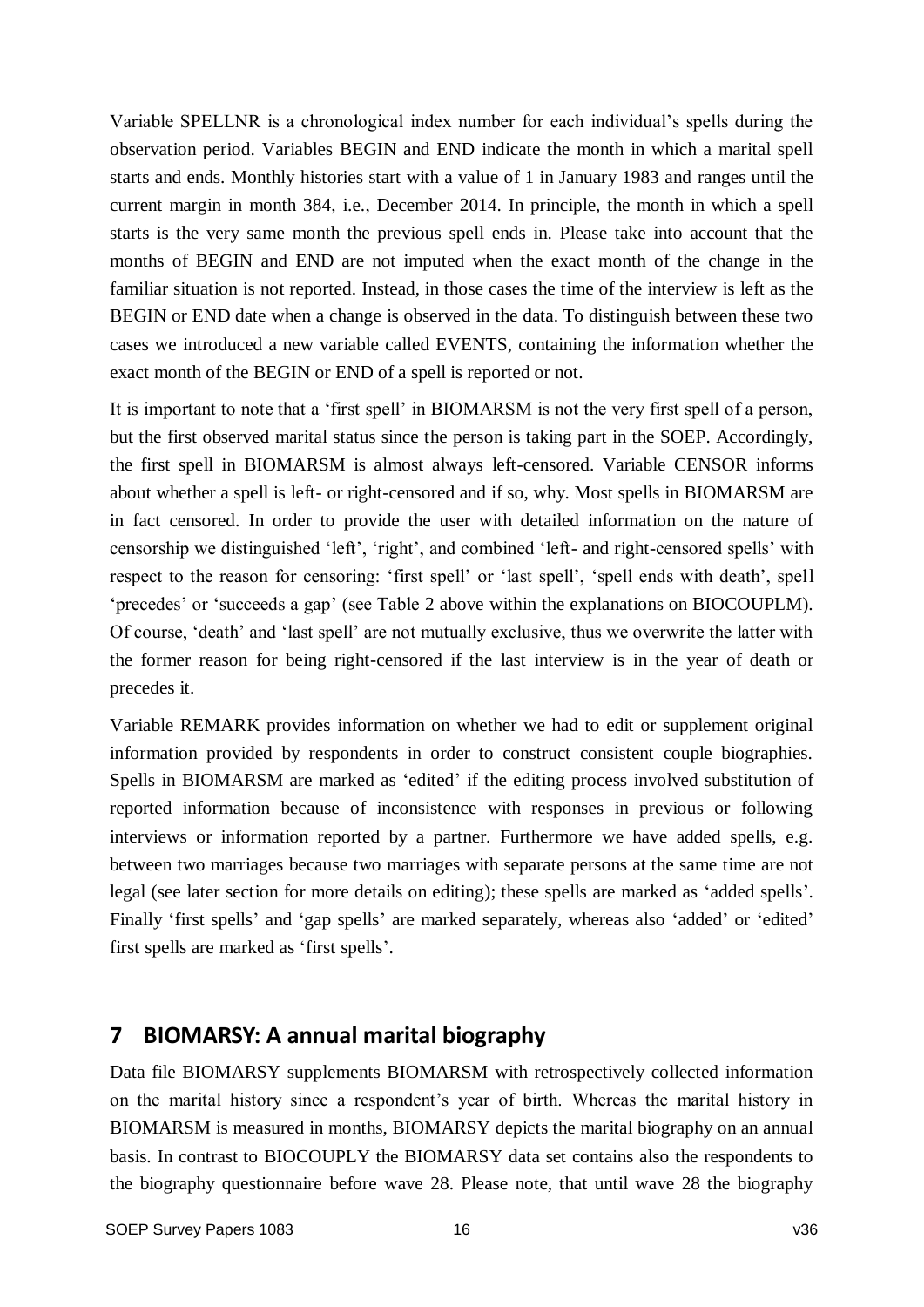questionnaire just asked for three previous marriages and therefore the number of reported marriages in BIOMARSY is limited.

The BIOMARSY file comprises eleven variables. The individual and household identifiers HHNR and PERSNR as well as SPELLTYP are basically the same in all data sets. Once married, a later spell 'not married' is not assigned anymore. Note again that we renamed the known SOEP code '(1) single' to 'not married' and take into account that we do not differentiate between marriages and reg. same-sex partnerships for the SPELLTYP categories (3) to (6). This is to indicate that it is possible the respondent might have a partner anyway. Like BIOMARSM, it is important to notice that SPELLTYP has one additional category 'divorced or widowed' which indicates that a marriage definitely ended, though we do not know whether via divorce or death of the spouse. This may be due to missing information from the biographical questionnaires or due to a respondent's frequent shifts between both categories without ever reporting the death of the partner or divorce as an event.

#### **Variables of BIOMARSY**

| <b>HHNR</b>     | Identifier of original sample household                                  |  |  |  |  |
|-----------------|--------------------------------------------------------------------------|--|--|--|--|
| <b>PERSNR</b>   | Personal identifier                                                      |  |  |  |  |
| <b>SPELLNR</b>  | Consecutive spell number (chronological order)                           |  |  |  |  |
| <b>SPELLTYP</b> | <b>Marital</b> status                                                    |  |  |  |  |
|                 | (1) Unmarried                                                            |  |  |  |  |
|                 | (2) Married                                                              |  |  |  |  |
|                 | (3) Divorced / reg. same-sex partnership annulled                        |  |  |  |  |
|                 | (4) Widowed / reg. same-sex partnership deceased                         |  |  |  |  |
|                 | (5) Divorced or widowed / reg. same-sex partnership annulled or deceased |  |  |  |  |
|                 | (6) Married, separated / reg. same-sex partnership, separated            |  |  |  |  |
|                 | (7) Living in reg. same-sex partnership                                  |  |  |  |  |
|                 | $(9)$ Gap                                                                |  |  |  |  |
| <b>BEGIN</b>    | Age of respondent when spell begins $[-3=$ implausible; $-1=$ missing]   |  |  |  |  |
| <b>END</b>      | Age of respondent when spell ends $[-3=$ implausible; $-1=$ missing]     |  |  |  |  |
| <b>BEGINY</b>   | Year when spell begins                                                   |  |  |  |  |
| <b>ENDY</b>     | Year when spell ends                                                     |  |  |  |  |
| <b>CENSOR</b>   | Censoring information [0 to 14] (see explanation above, Table 2)         |  |  |  |  |
| <b>SOURCE</b>   | Source of information                                                    |  |  |  |  |
|                 | (1) derived only from biography questionnaire                            |  |  |  |  |
|                 | (2) derived from biography and personal questionnaire                    |  |  |  |  |
|                 | (3) derived only from personal questionnaire                             |  |  |  |  |
| <b>REMARK</b>   | Further spell information                                                |  |  |  |  |
|                 | (1) Original spell                                                       |  |  |  |  |
|                 | (2) Edited spell                                                         |  |  |  |  |
|                 | (3) Added spell                                                          |  |  |  |  |
|                 | (4) Gap Spell                                                            |  |  |  |  |
|                 | (5) First Spell                                                          |  |  |  |  |

Regarding the fact that duration of spells is measured in years it is important to notice that an individual may encounter several events in the same year. In this case the variable SPELLNR allows the user to order the spells with respect to a respondent's life course. The variables BEGINY and ENDY provide the years in which a spell begins and ends, while the variables BEGIN and END indicate for users' convenience the respective age of the respondent. The

SOEP Survey Papers 1083 17 v36